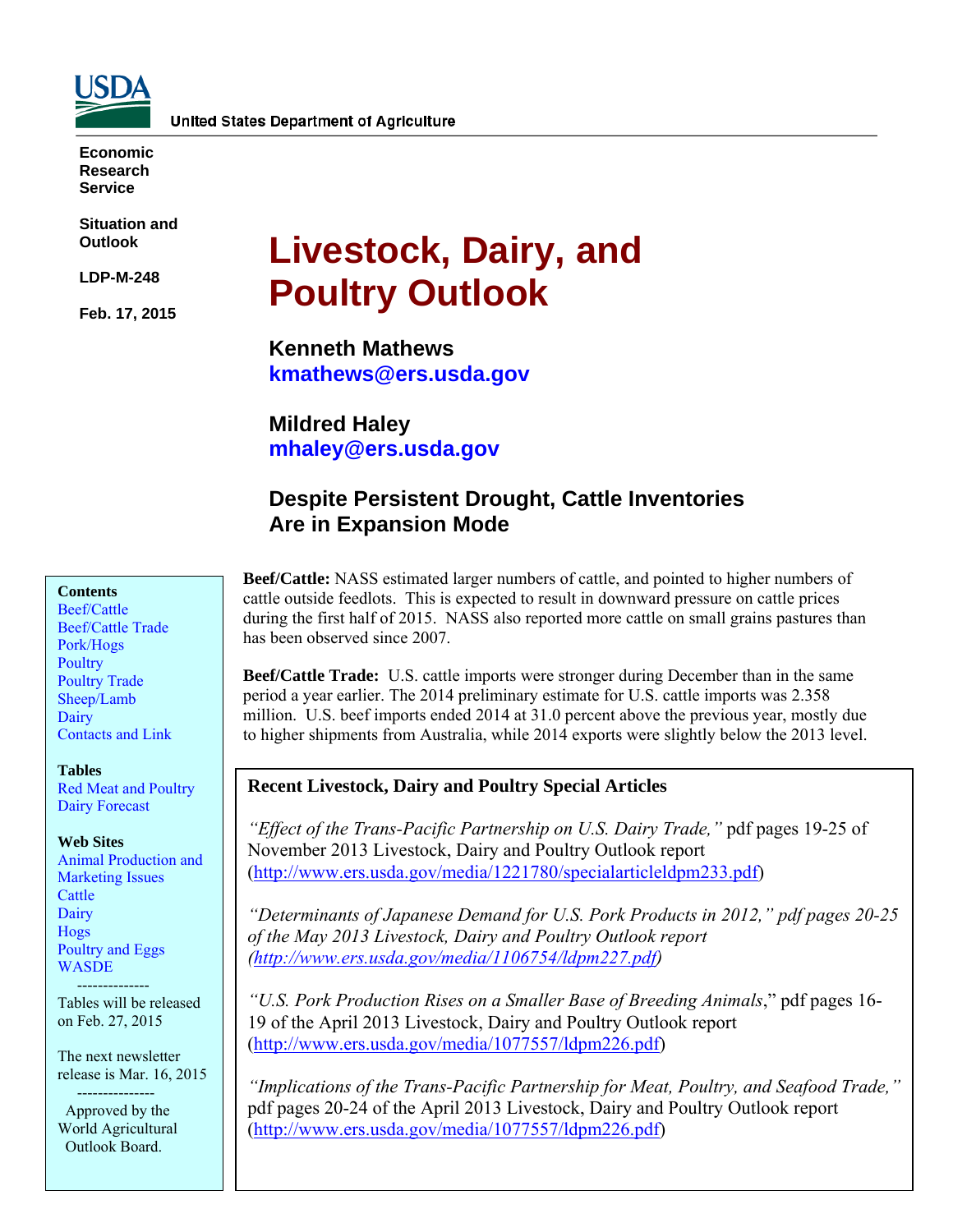**Pork/Hogs:** Accelerating production of competing proteins—in broiler and poultry production in particular, along with slowing pork exports and smaller declines in 2015 beef production—are likely to drag hog prices down this year. For 2015, hog prices are expected to average \$54-58 per cwt, over 26 percent below prices last year. U.S. pork exports in 2014 were almost 3 percent below a year ago. Exports were likely lower from reduced domestic pork supplies and by the high-valued exchange rate of the U.S. dollar. U.S. exports in 2015 are expected to be below a year ago.

**Poultry:** Broiler meat production in December showed an increase over the previous year, totaling 3.3 billion pounds, 8.2 percent more than the previous year. Production indicators suggest continued growth in the coming year. Turkey meat production in 2015 is forecast to total 6.1 billion pounds, up 5.6 percent from 2014. The forecast is an increase of 150 million pounds from the previous estimate as lower feed costs and energy prices are expected to encourage higher production. Table egg production is expected to increase (2 percent) in 2015, reaching 7.3 billion dozen, up from 7.2 billion dozen in 2014. The production growth is expected to come from increases in hens in the table egg flock and in the rate of eggs produced per bird.

**Poultry Trade:** Turkey and egg and egg product shipments in December were up from a year ago, while broiler shipments were down compared with a year earlier. Broiler shipments totaled 562.4 million pounds in December 2014, a decrease of 1.6 percent from a year earlier. Turkey shipments increased 32 percent from a year ago, totaling 71.6 million pounds, while egg and egg product exports totaled 50.6 million dozen in December 2014, a 36-percent increase from the previous December.

**Sheep/Lamb:** On January 1, 2015, the U.S. sheep industry registered its first increase since 2006. Breeding sheep inventory increased by 35,000 head. This included a 15,000-head increase in replacement lambs under 1 year old, a sign of expansion. The burgeoning of the breeding sheep inventory is expected to result in continued tight supplies of lamb and mutton meat and to maintain strong slaughter lamb prices in 2015.

**Dairy:** Milk production for 2015 is forecast at 211.5 billion pounds, 2.7 percent more than in 2014 but 0.2 billion pounds less than last month's forecast. The Class IV milk forecast for 2015 has been lowered to \$15.10-\$15.90 per cwt as lower nonfat dry milk (NDM) prices are expected to more than offset higher butter prices. The 2015 Class III milk forecast has been raised to \$16.30-\$17.00 per cwt based upon higher expected whey prices. The all-milk price for 2015 is forecast at \$17.40-\$18.10 per cwt, a reduction from last month's forecast of \$17.75-\$18.55 per cwt.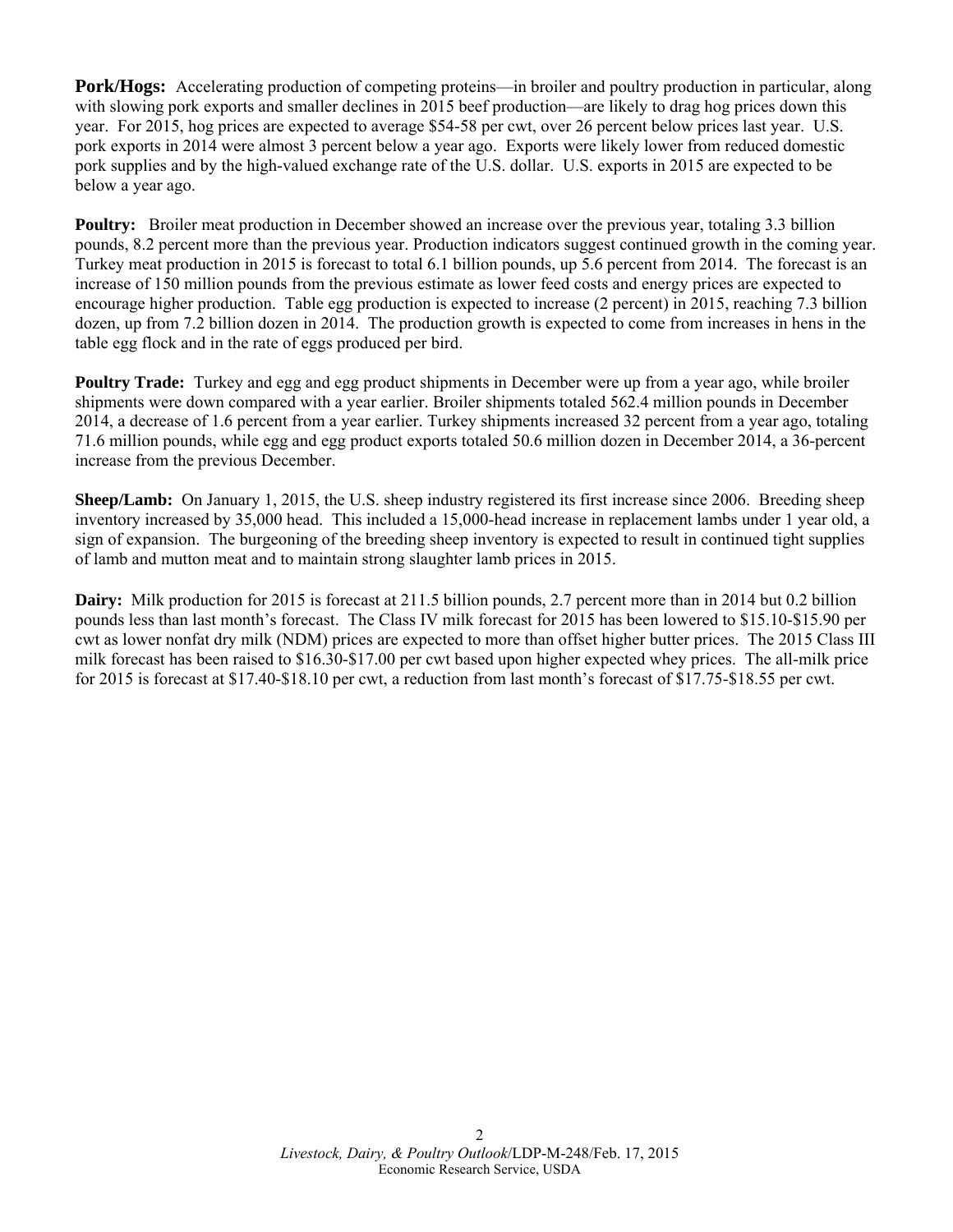# <span id="page-2-0"></span>*Cattle Report Shows an Uptick in Cattle Numbers*

USDA National Agricultural Statistics Service (NASS) released its *Cattle* report January 30, which included a number of revisions to the January 1, 2014 inventory. Total cattle and calf inventories for January 1, 2014, were almost 800 thousand head larger than the prior estimate for 2014. Included in the new higher numbers were 42 thousand additional beef cows and about 80 thousand heifers retained for beef cow replacement. The 2014 calf crop was also revised upward by 300 thousand head. In addition to generally revising January 1, 2014 cattle numbers upward, NASS also reported higher January 1, 2015 inventory numbers for many categories. The total cattle and calf inventory increased about 1 percent from 2014, with about 2 percent more beef cows and 4 percent more heifers for beef cow replacement. Producers indicated that they expect 7 percent more heifers to calve during 2015. States with the largest increases in all cattle and calves include Oklahoma and Texas, with a 6- and 7-percent increase, respectively. Overall, the total cattle and calf inventory is still historically low, but coupled with revisions to 2014, the report shows a faster than anticipated herd expansion, with more beef cows and a large retention of heifers.

Anecdotal comments have suggested that some cows may have been put on pasture or feed for weight gains prior to slaughter. This strategy makes sense in light of low-priced corn and the available cornstalk pasture that cows can use to good advantage. These cows have some potential to be sold as either breeding cows, particularly if bred, or as slaughter cattle. The same potential pertains to heifers they could be added to the cow herd or sold as feeder cattle and placed on feed.

The NASS *Cattle* report also indicated larger numbers of cattle on small-grains pastures than have been reported in several years. The estimate of 1.93 million head for January 1, 2015, was just ahead of the 1.92 million head in January 1, 2010. Prior to 2010, the year in which cattle on small grains pastures exceeded this year's estimate was 2007. This level of small grains pasturing is somewhat surprising because of continuing drought conditions in most of the Southern Plains. Some of these cattle are beginning to come off wheat pasture to be placed in further stocker programs or, more likely, in feedlots.

The number of cattle on feed in U.S. feedlots with a capacity of 1,000-plus head was up 1 percent on January 1, 2015 (*Cattle on Feed*, January 23, 2015). Placements in December dropped 8 percent compared with 2013. In addition, marketings of fed cattle in December 2014 were 5 percent lower than in 2013.

#### *Beef Production Down in December 2014*

*Livestock Slaughter*, released January 22, 2015, reported a 2-percent decrease in beef production in December 2014 over the previous December. However, cattle slaughter in December 2014 was 5 percent lower than December 2013. December 2014's All-Fresh beef retail value was \$6.00 per pound, up nearly \$0.96 from last year. Retail Choice beef prices in December 2014 were \$6.31 per pound compared with \$5.36 in December 2013.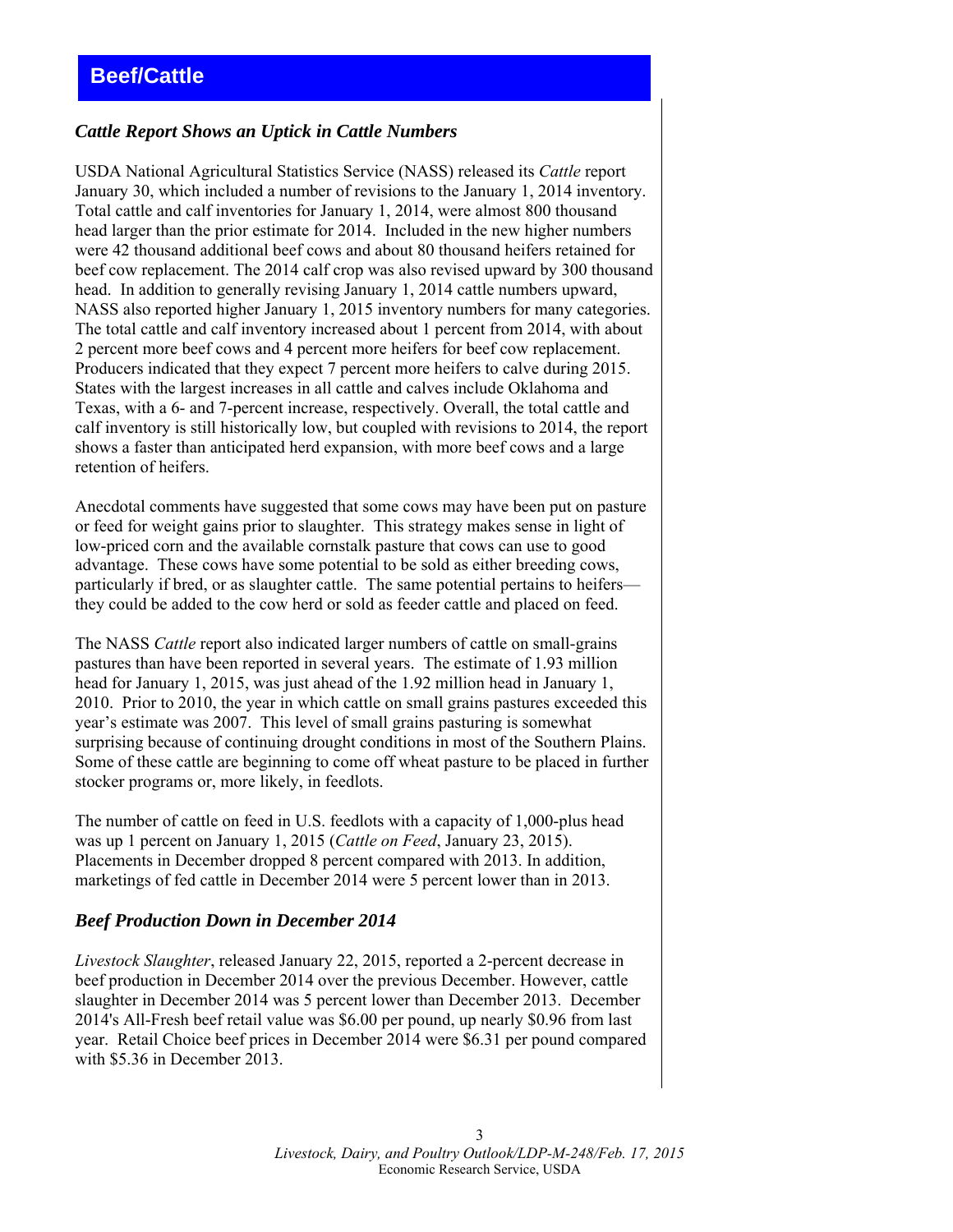# <span id="page-3-0"></span>*Cattle Imports Up in 2014*

U.S. cattle imports ended 2014 up 16.0 percent at 2.358 million head as imports remained strong from both Canada and Mexico. While monthly imports from Mexico were 9.2 percent higher than last December, imports of Canadian cattle were 4.4 percent below a year earlier. Feeder cattle imports continue to expand from Canada and were primarily responsible for the growth in overall shipments in 2014. The forecast for U.S. cattle imports in 2015 is expected to decline to 2.300 million head as demand for imported cattle is expected to remain strong through next year due to tight U.S. cattle inventories.

## *Beef Imports Rise in 2014*

U.S. beef imports were up 31.0 percent in 2014 compared with a year earlier. Imports rose by the greatest volume from Australia (+73.5 percent), New Zealand (+13.5 percent), Canada (+11.9 percent), and Mexico (+23.3 percent). Demand for imported processing beef expanded rapidly in 2014 due to lower domestic supplies of lean beef. The majority (65.8 percent) of the total increase in beef shipments in 2014 came from Australia. Imports from Australia totaled 1.083 billion pounds in 2014. A strong U.S. dollar and relatively cheaper prices of imported products have encouraged imports of beef. U.S. beef imports in 2014 totaled 2.947 billion pounds. Imports in 2015 are forecast at 2.810 billion pounds.

At 2.573 billion pounds, U.S. beef exports ended the year down 0.7 percent from 2013. Despite a significant increase in U.S. beef prices, export volumes to a number of markets rose. Exports were up to Hong Kong (+16.0 percent), Mexico (+7.8 percent), and South Korea (+19.2 percent). Japan remains the largest market for U.S. beef, but shipments were down 1.3 percent for the year. Exports to Canada declined in 2014 (-22.2 percent) as the combination of higher U.S. prices and a weaker Canadian dollar took a toll on Canadian demand for U.S. beef. Exports are forecast to fall in 2015 to 2.450 billion pounds due to lower expected U.S. beef production and a strong dollar.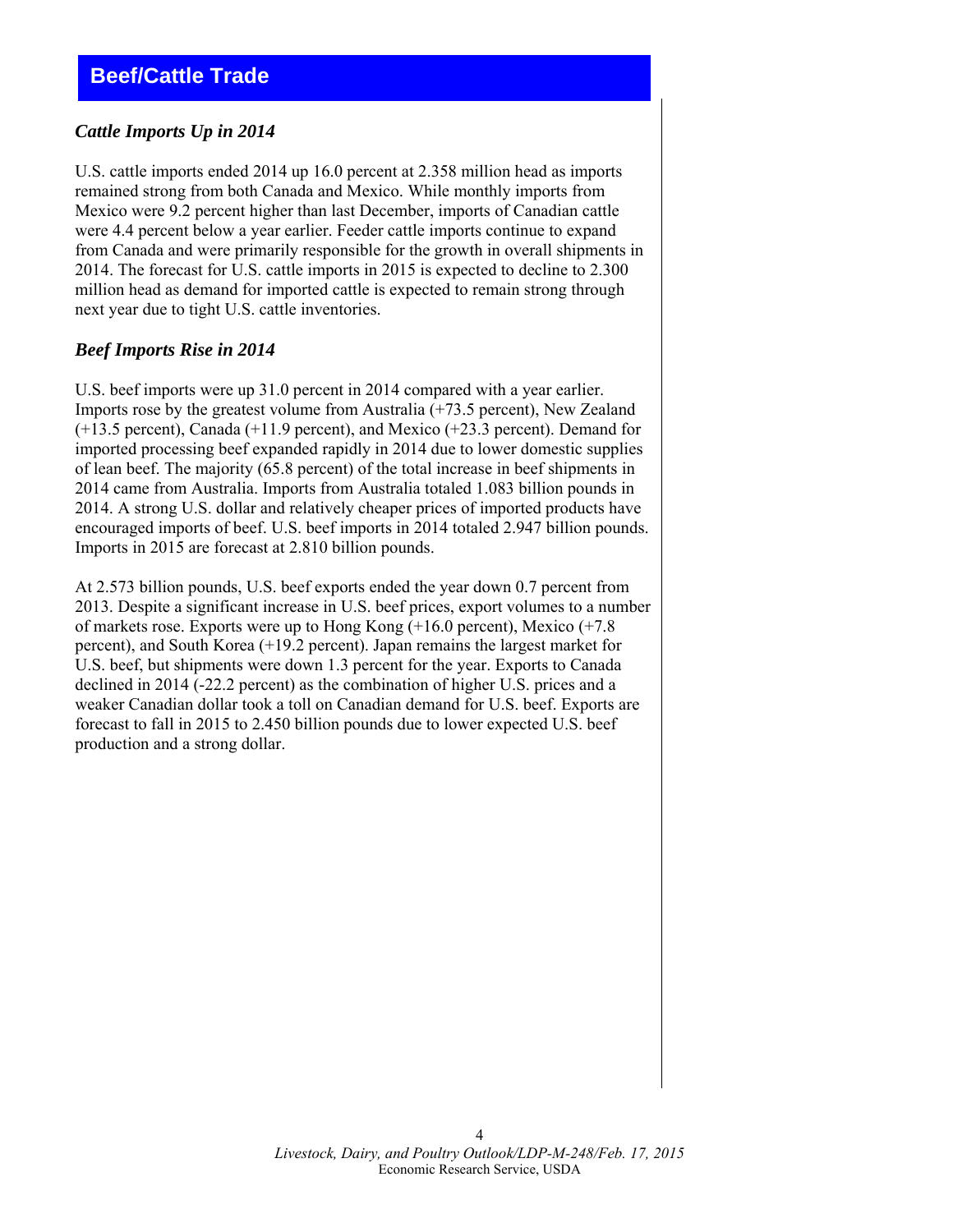# <span id="page-4-0"></span>**Pork/Hogs**

# *The U.S. Pork Industry Faces Headwinds Early in 2015*

USDA increased its first-quarter pork production forecast to conform to higher than expected hog slaughter numbers in January and early February. The revised firstquarter pork production forecast is 6.13 billion pounds, about 6 percent above production in first-quarter 2014. While the year-over-year increase is magnified somewhat by its comparison to early 2014, a period when the industry was battling Porcine Epidemic Diarrhea (PEDv), large hog numbers in the first quarter is expected to pressure hog prices lower. The average price of live equivalent 51-52 percent lean hogs is expected to be \$50-\$52 per cwt, almost 26 percent below prices a year ago. Accelerating production of competing proteins—broiler and poultry production in particular, but also smaller declines in 2015 beef production—along with slowing pork exports are likely to drag hog prices down this year. For 2015, hog prices are expected to average \$54-\$58 per cwt, over 26 percent below prices last year.

The bearish situation for producers created by larger than expected first-quarter production numbers is likely to be exacerbated by lower U.S pork exports in 2015. While shipments of U.S to pork to Asia are currently constrained by problems at U.S West Coast port facilities, a longer term factor likely to slow exports is the high value exchange rate of the U.S. dollar. An appreciated value of the U.S. dollar can make U.S. pork products less competitive (i.e., more expensive) in foreign markets vis-à-vis competing pork exported from such countries as Canada, Europe, and Brazil. USDA has lowered its 2015 forecast for U.S. pork exports to 4.82 billion pounds, a volume almost 1 percent below exports in 2014.

#### *2014 U.S. Pork Exports Year-Over-Year Lower*

December pork exports were 394 million pounds, 13 percent below a year earlier. For the fourth quarter, exports totaled 1.142 billion pounds, almost 15 percent below a year earlier. In 2014, U.S. pork exports were almost 4.858 billion pounds, 2.7 percent below shipments in 2013. The largest foreign buyers of U.S. pork in 2014 are summarized below. It is notable that in terms of volume, Mexico surpassed Japan last year.

Exports last year were dragged down by two major factors: PEDv-reduced supplies and the exchange rate value of the U.S. dollar. The dynamics of the exchange rate are captured by the broad dollar index calculated by the St. Louis Federal Reserve Bank and depicted in the figure below. Higher values of the index imply that U.S. products are more expensive in foreign markets. The latest value of the index— January 2015—suggests continued upside risk to index values in 2015.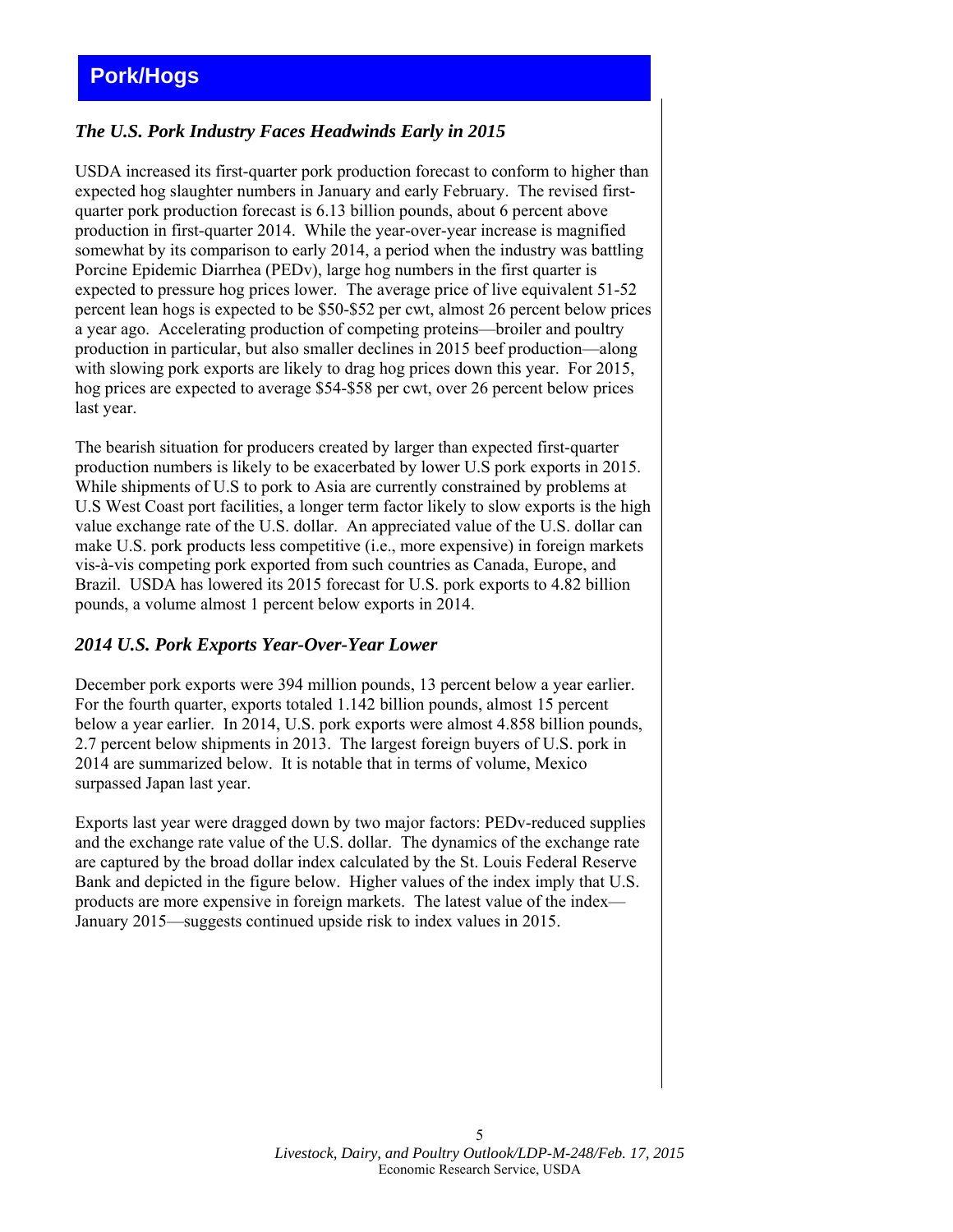#### **U.S. pork exports to 10 largest foreign destinations, 2014 and 2013**

|                | Country        | 2014<br>(million lbs.) | 2013<br>(million lbs.) | Percent Change<br>% |
|----------------|----------------|------------------------|------------------------|---------------------|
|                | World          | 4,858                  | 4,992                  | $-2.7$              |
| 1              | Mexico         | 1,378                  | 1,241                  | 11.0                |
| 2              | Japan          | 1,228                  | 1,339                  | $-8.3$              |
| 3              | Canada         | 541                    | 578                    | $-6.4$              |
| 4              | China-H.K      | 455                    | 649                    | $-29.9$             |
| 5              | S. Korea       | 386                    | 282                    | 36.9                |
| 6              | Australia      | 153                    | 167                    | $-7.9$              |
| $\overline{7}$ | Colombia       | 132                    | 100                    | 32.9                |
| 8              | Russia         | 103                    | 17                     | 495.7               |
| 9              | Philippines    | 95                     | 111                    | $-14.5$             |
| 10             | Honduras       | 50                     | 67                     | $-24.8$             |
| 11             | Dominican Rep. | 47                     | 56                     | $-15.3$             |

Source: USDA\ERS. http://www.ers.usda.gov/data-products/livestock-m eat-international-trade-data.aspx.

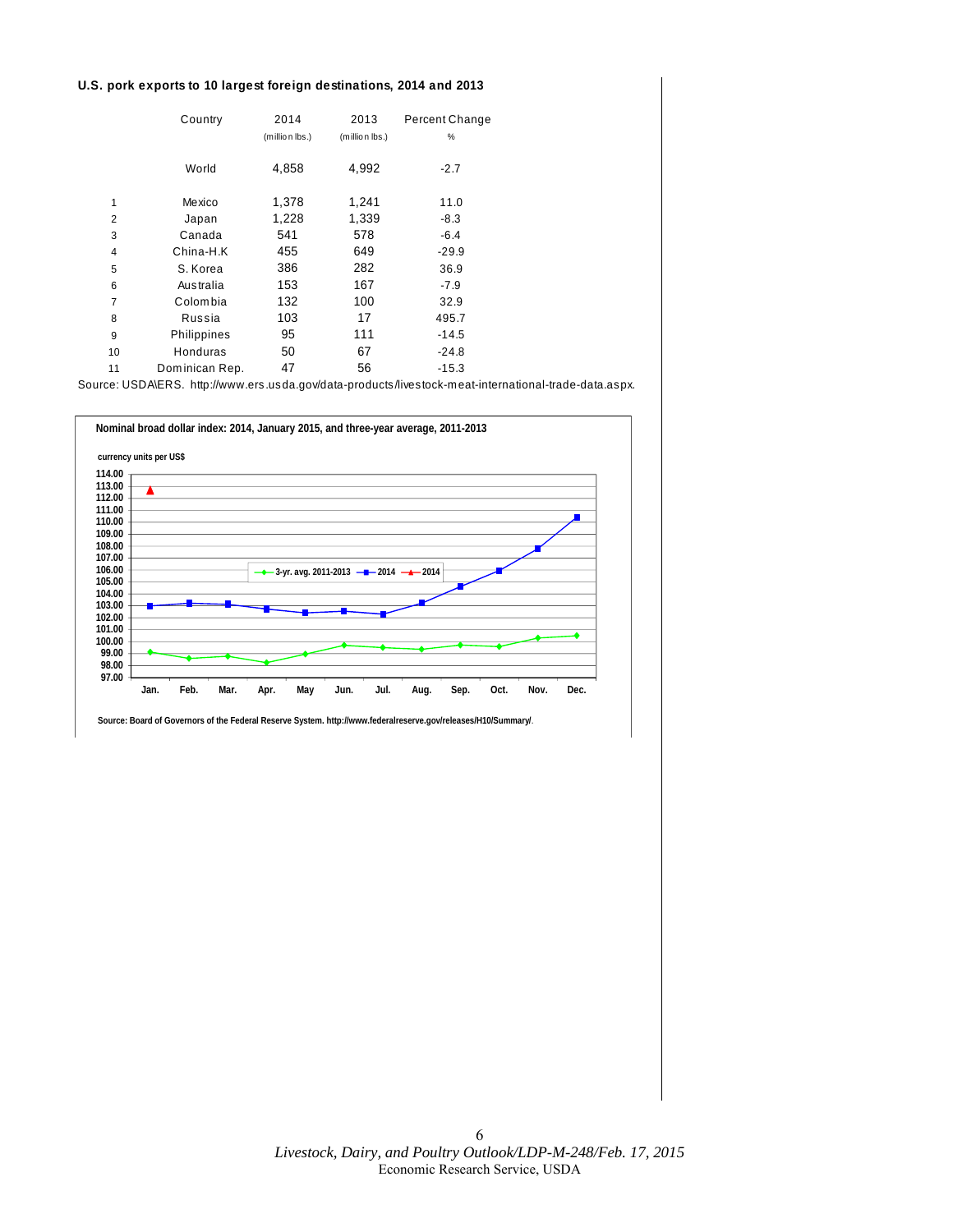# <span id="page-6-0"></span>**Poultry**

#### *Broiler Meat Production in December up 8.2 Percent*

Broiler meat production in December showed a strong increase, totaling 3.4 billion pounds, 8.2 percent more than the previous year (though it should be noted there was one more slaughter day in December 2014 than in the previous December). This increase pushed total 2014 production to 38.5 billion pounds, 1.9 percent higher than 2013. Fourth-quarter 2014 production totaled 9.81 billion pounds, as the number of chicks placed for growout remained strong during the last half of 2014. This is 2.9 percent higher than in fourth-quarter 2013.

Selected production indicators are provided in the table below, which reveals that annual growth in production has been dependent on increased bird weights as well as on numbers slaughtered. The increasing number of chicks placed for growout indicates higher numbers of birds to be slaughtered in the coming months. The forecast of continued moderate feed prices and favorable economic conditions for the remainder of 2014 and into 2015 is expected to give broiler integrators incentive to continue expanding production. USDA forecasts 39.95 billion pounds of broiler production during 2015, an increase of 320 million pounds since January's forecast.

Average prices for many broiler products, while declining in recent months, were still higher during January 2015 than the previous year. The national composite weighted average, which is a whole-bird price, was 2.9 percent higher this January compared with 2014, averaging slightly below \$1.00 per pound compared with just under \$0.97 in January 2014. The breakout of prices for key broiler parts was also higher than at the same time last year. Boneless/skinless breast meat remains higher (+7.4 percent) than last year, but prices have fallen more sharply than is seasonally typical in the last 4 months, dropping 27.7 percent (to \$1.35/lb.) between September 2014 and January 2015. Leg quarters, a key export product, were 2.1 percent lower in December than a year earlier at \$0.42 per pound. With higher year-over-year production forecast for 2015, broiler prices are expected to continue under some downward pressure.

| Selected broiler market indicators                             |               |               |          |
|----------------------------------------------------------------|---------------|---------------|----------|
| Production                                                     | December 2013 | December 2014 | % Change |
| Monthly Chicks placed for growout                              | 774,784       | 795,735       | 2.7%     |
| Number of birds slaughtered                                    | 687,163       | 728.227       | 6.0%     |
| Average live-weight (lbs)                                      | 5.99          | 6.10          | 1.8%     |
| Stocks at end of month                                         | 668,673       | 680,262       | 1.7%     |
| Prices                                                         | January 2014  | January 2015  | % Change |
| National Composite Weighted Average, wholesale price (US\$/lb) | \$0.97        | \$1.00        | 2.9%     |
| Boneless/skinless breast meat (Northeast price, US\$/lb)       | \$1.26        | \$1.35        | 7.4%     |
| Leg quarters (Northeast price, US\$/lb)                        | \$0.42        | \$0.42        | $-2.1%$  |

Source: USDA, National Agricultural Statistical Service and Agricultural Marketing Service.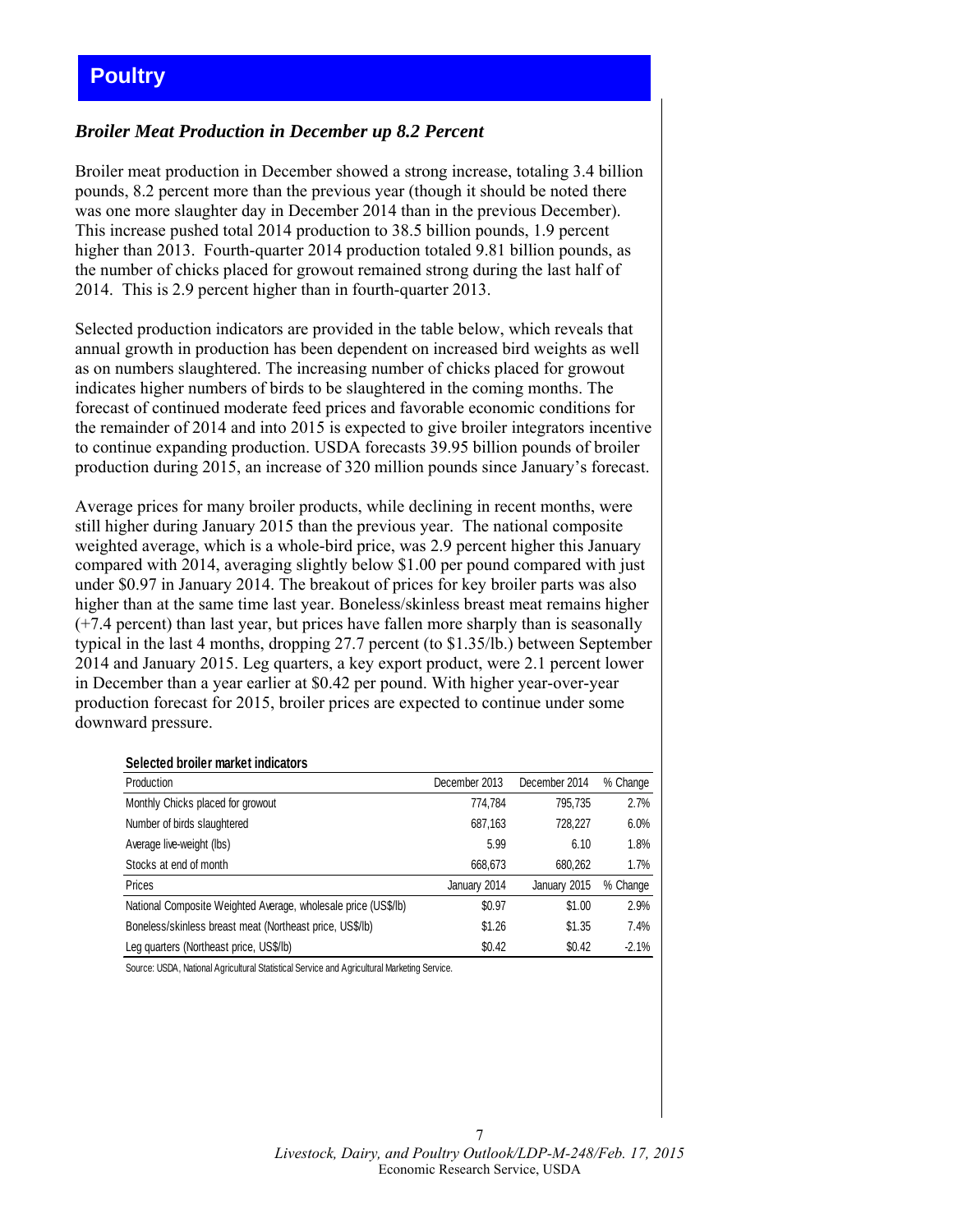# *Turkey Meat Production Forecast Up for 2015*

Turkey meat production in 2015 is forecast to total 6.1 billion pounds, up 5.6 percent from 2014. The current forecast is for a year-over-year increase in production throughout the year brought by declines in feed costs, lower turkey production costs, and lower energy costs that impact both transportation and processing expenses. The outlook for turkey integrators also includes continued growth in the domestic economy and a gradual decline in unemployment levels. The increase in turkey meat production is expected to arise primarily from a gain in the number of birds slaughtered, as the average live weights at slaughter are expected to be very close those of 2014.

## *Production Increases in Fourth-Quarter 2014*

The number of turkeys slaughtered in 2014 totaled 236.6 million birds, 1.2 percent lower than the previous year. Turkey meat production fell 0.9 percent to 5.8 billion pounds in 2014. The lower number of turkeys slaughtered was the major cause of the decrease in meat production. Partially countering the decline in slaughter was a small increase in the 2014 average live weight at slaughter, which rose to 30.4 pounds, 0.2 percent higher than in 2013.

Turkey meat production in fourth-quarter 2014 was 1.5 billion pounds, 7 percent higher than in fourth-quarter 2013. Over the course of 2014, the year-over-year changes in quarterly turkey production varied widely, from 9 percent lower in the first quarter to 7 percent higher in the fourth quarter. The increase in turkey meat production during fourth-quarter 2014 resulted from a higher number of turkeys slaughtered, up 11 percent from the same period in 2013 and almost a 1-percent increase in the average weight at slaughter to 29.9 pounds.

# *Turkey Stocks Lower at End of 2014*

The increase in turkey meat production over the second half of 2014, especially in the fourth quarter, did not result in gains in cold storage holdings of whole birds and turkey parts. At the end of December 2014, turkey holdings totaled 193 million pounds, down 19 percent from a year earlier, and stocks at the end of 2013 were themselves 20 percent lower than the previous year. Stocks of whole birds and turkey parts were both sharply lower compared with the previous year. Stocks of whole birds at the end of 2014 fell to 60 million pounds, down 12 percent from the previous year. The reduction in cold storage holdings of whole birds was due to a large decline in whole tom stocks (down 31 percent), while stocks of whole hens totaled 29 million pounds, an increase of 23 percent from the previous year. Stocks of turkey parts and turkey meat products ended 2014 at 134 million pounds, down 21 percent from the previous year as ending stocks were lower in all categories, with breast meat stocks showing the largest decline. With higher turkey meat production expected during 2015, turkey cold storage holding are expected to be above year-earlier levels throughout the year and to end the year at 275 million pounds.

The national price for frozen whole hen turkeys averaged 99.1 cents per pound in January 2015, down less than 1 percent from January 2014, a relatively small decrease considering the size of the increase in stocks of whole hen turkeys. Higher stocks at the start of the 2015 for whole hen turkeys and higher production expected

> 8 *Livestock, Dairy, and Poultry Outlook/LDP-M-248/Feb. 17, 2015*  Economic Research Service, USDA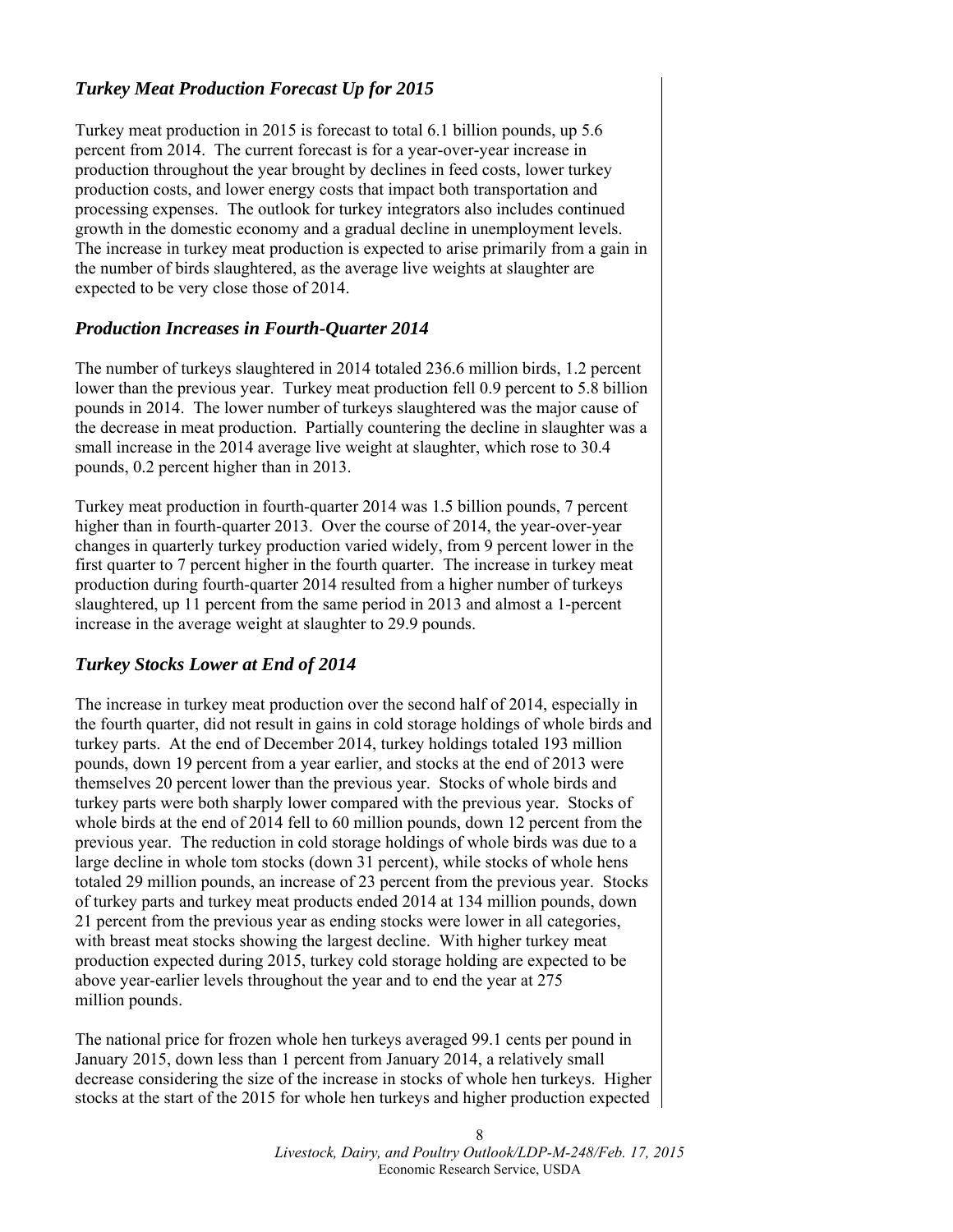during the year are likely to combine to place downward pressure on whole bird prices throughout 2015.

With the exception of boneless/skinless breast meat and V-type wings, by the beginning of February the weekly prices for turkey parts were trending downward and most prices were below those of the previous year. Prices for boneless/skinless breast meat at the beginning of January were well below the high level reached in the fall of 2014, but prices were still higher than the previous January. Prices for Vtype wings have been moving in the opposite direction from most turkey prices; they are higher than in fall of 2014 and well above year-earlier levels. Even with overall turkey parts stocks well below the previous year at the start of 2015, higher production is expected to place downward price pressure on turkey prices throughout most of 2015.

#### *Table Egg Production Forecast at 7.3 Billion Dozen in 2015*

Table egg production is expected to increase 2 percent in 2015, reaching 7.3 billion dozen, up from 7.2 billion dozen in 2014. Production increases are expected to occur in all four quarters, but the majority of the increase is expected in the first half of the year. The production growth is expected to come from both increases in the number of hens in the table egg flock and in the rate of eggs produced per bird. Egg production in 2015 will be boosted by additional declines in feed costs, lower energy prices, and strong prices at the end of 2014. Higher egg production is also expected to be supported by demand from a gradually expanding domestic economy.

In 2014, the number of birds in the table egg flock was higher throughout the year and averaged 2 percent above the 2013 level. With the gain in the number of hens and an increase of 1 percent in the rate of lay per 100 hens, the monthly number of table eggs produced was higher on a year-over-year basis throughout 2014.

Hatching egg production for 2015 is forecast at 1.1 billion dozen, up 4 percent from 2014. The increase is expected to occur as the broiler industry expands production in 2015 and requires more meat-type chicks for growout. The gain in production is expected to come primarily from an increase in the number of hens in the meat-type egg supply flock. The production of hatching eggs is dominated by the production of meat-type eggs to produce broiler chicks for growout. In 2014, production of these eggs totaled 994 million dozen, a gain of 1 percent from the previous year.

The expected gains in table egg production throughout 2015 would normally place downward pressure on prices. However, the export market for eggs and egg products continues to be strong and eggs are expected to remain relatively inexpensive compared with most protein products. Wholesale prices for one dozen grade A large eggs in the New York market have been around \$1.50 per dozen at the beginning of February, roughly similar to prices the previous year. Prices in 2015 are expected to be somewhat lower than the very strong 2014 prices, with most of the difference in the second half of the year.

One difference for 2015 is that California is now basically a separate market for eggs compared with the rest of the United States. The production restrictions placed on table eggs sold in California have created a market shortfall that has pushed California prices well above the rest of the country. At the beginning of

> 9 *Livestock, Dairy, and Poultry Outlook/LDP-M-248/Feb. 17, 2015*  Economic Research Service, USDA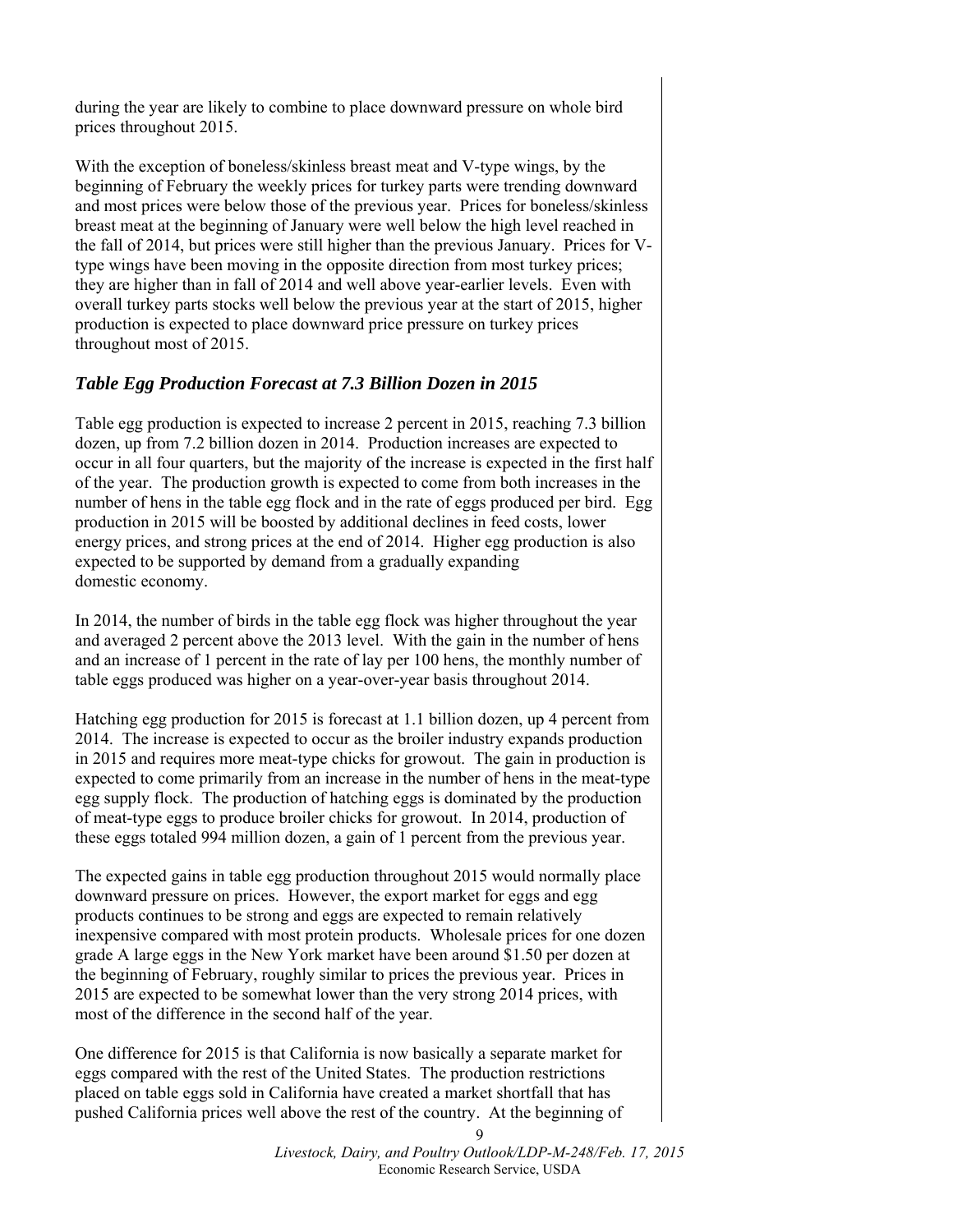February, prices in the New York market for one dozen Grade A large eggs were just under \$1.50, while price in the Southern California markets were almost \$3.00 per dozen, a price spread of about \$1.50 per dozen.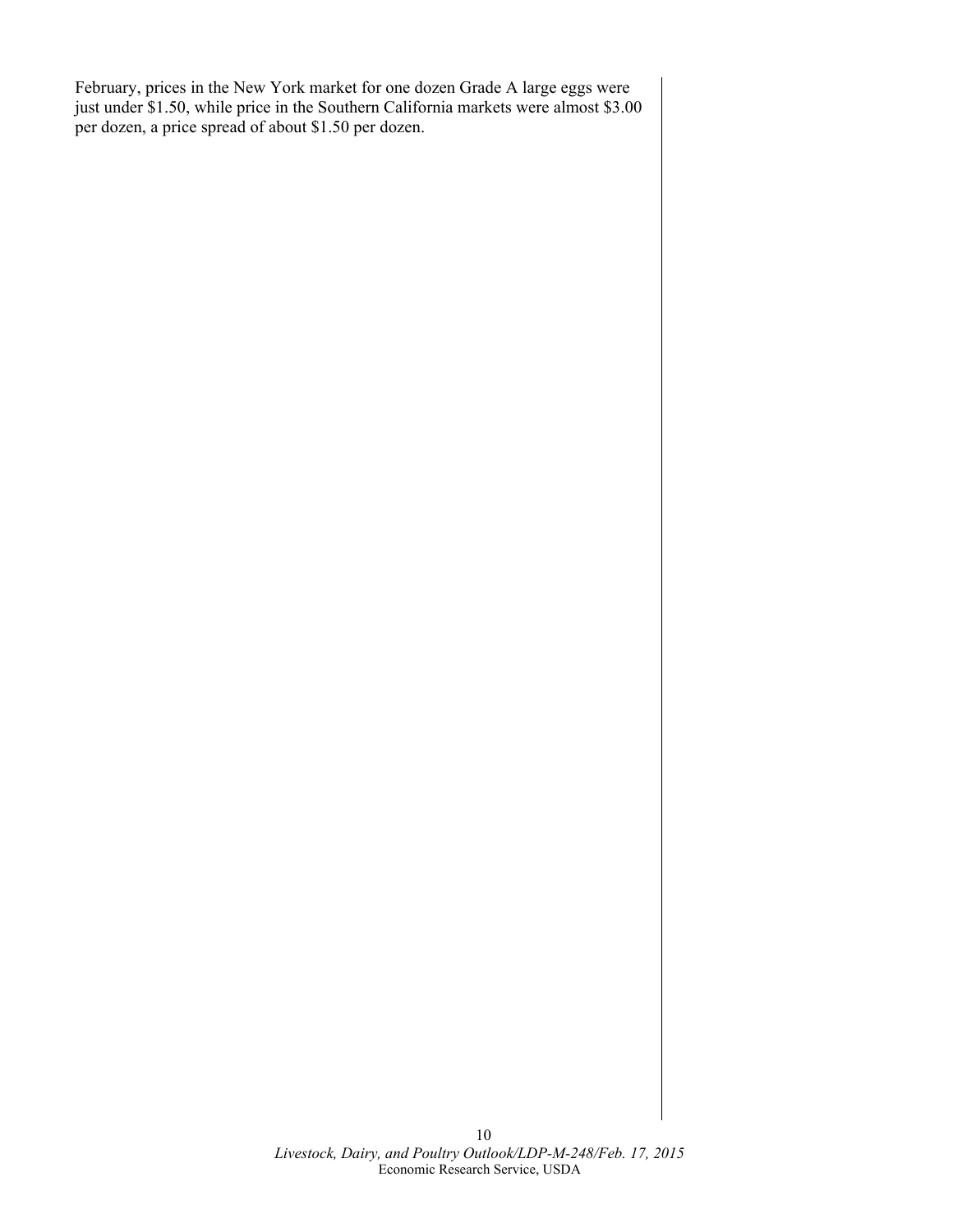# <span id="page-10-0"></span>**Poultry Trade**

#### *U.S. Broiler Shipments Down in December*



Broiler shipments in December 2014 decreased 1.6 percent from a year earlier, totaling 562.4 million pounds. Top export partners in December included Mexico, Angola, Taiwan, Cuba, and Canada, with Mexico leading with 120.8 million pounds shipped in December. The second highest U.S. export market was Angola, with 41.2 million pounds shipped, followed by Taiwan with 34.4 million pounds. Cuba and Canada finished fourth and fifth, with exports totaling 30.2 and 29.8 million pounds, respectively.

In August, the Russian Government announced a 1-year ban on agricultural product imports from several countries, including the United States. While less of a destination than in prior years, Russia had been a large market for U.S. broiler exports in 2014. On a year-to-date basis through June 2014, 7.5 percent of U.S. broiler shipments had been sent to Russia. The loss of exports to Russia in December (from 30.9 million pounds in December 2013) was countered by continuing strength in markets in a number of Asian, Former Soviet Union, Middle Eastern, and Sub-Saharan African countries.

It has been anticipated that a share of the product that would have gone to Russia will continue to be partly absorbed by other markets, especially if the additional supply leads to downward pressure on leg quarter prices, but the scale of the absorption thus far has been greater than expected. Between August and December, aggregate trade has only declined by 97.3million pounds (3.1 percent) compared with the same period last year. Of the 231.3 million fewer pounds of broiler meat shipped to Russia than in August through December of 2013, 58.0 percent was offset by gains in other markets. Broiler exports in 2014 were 7.304 billion pounds, and USDA forecasts 7.115 billion pounds of broiler exports for 2015. The decline reflects announcements by South Korea and China that they have banned U.S. poultry imports due to a reported Avian Influenza outbreak in the northwestern United States. About 5.5 percent of 2014 U.S. broiler meat exports were shipped to

> *Livestock, Dairy, and Poultry Outlook/LDP-M-248/Feb. 17, 2015*  Economic Research Service, USDA

11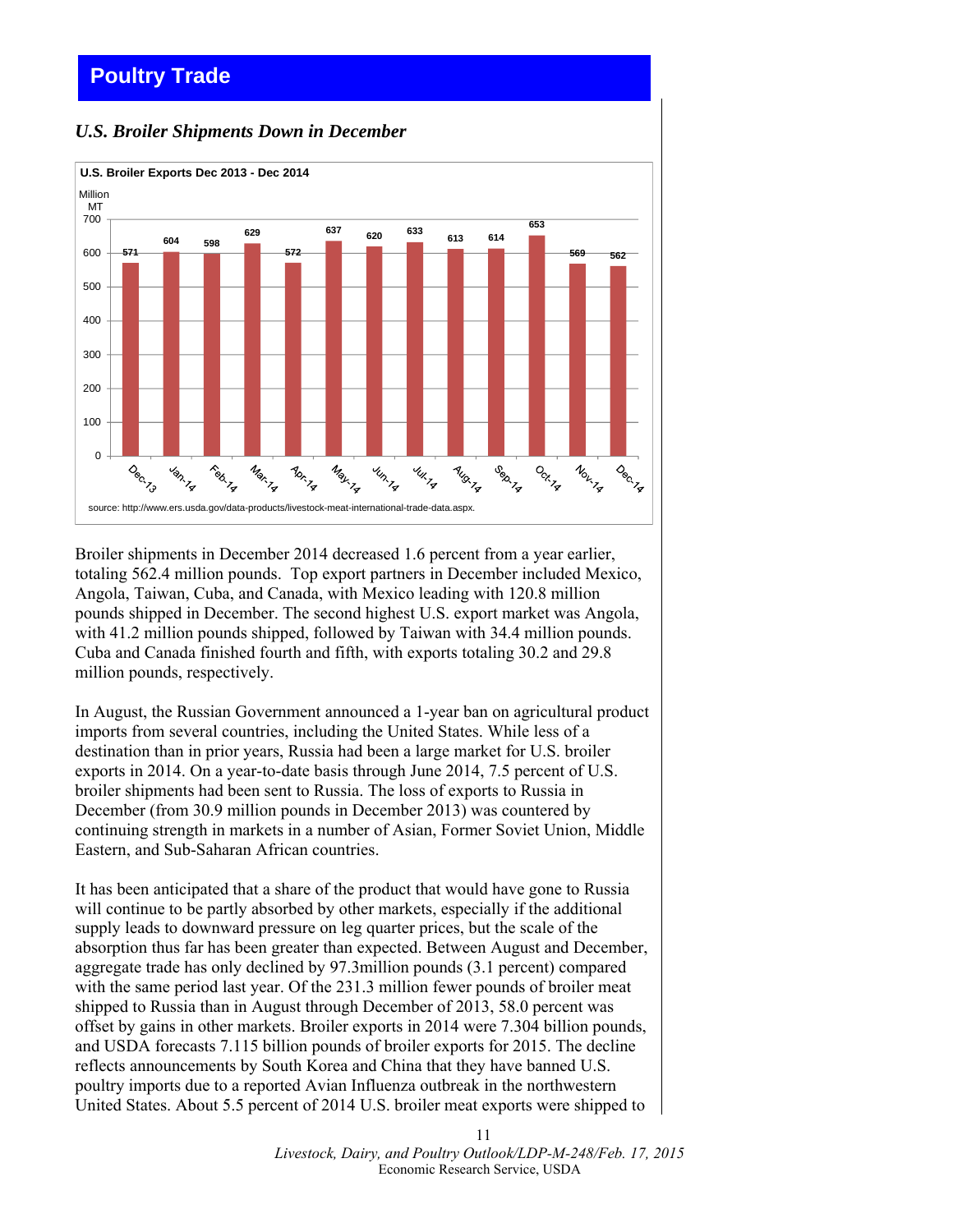China and Korea, and it is likely that much of the product normally bound for those markets will be sold in other markets, however, the strength of the US dollar is expected to make it more difficult to compete with other exporters.

# *Turkey Exports*

In December, turkey exports totaled 71.6 million pounds, 32 percent higher than the previous December. The large increase in exports in December (largely due to a strong increase in shipments to Mexico) pushed the quarterly total to 231 million pounds, an increase of 15 percent from fourth-quarter 2013, and the yearly total to 804 million pounds, 6 percent higher than in 2013. In the yearly total, higher shipments to Mexico accounted for the majority of the increase from the previous year.

Due to Avian Influenza trade restrictions in China and Korea and the strength of the dollar against most currencies, turkey exports in 2015 are expected to fall to 775 million pounds, a decline of 4 percent. Most of the decline is expected to occur in the first half of the year.

# *Egg Exports Up 6 Percent in 2014, Expected Higher in 2015*

Total egg exports (shell eggs and egg products) reached the shell egg equivalent of 395 million dozen in 2014, 6 percent higher than in the previous year. Higher shipments of shell eggs (up 14 percent) accounted for the increase, with exports of egg products declining slightly in 2014. Egg exports in 2015 are expected to total 400 million dozen or just over 1 percent higher than in 2014. Total egg exports are expected to be higher through the first three quarters of 2015, but shipments in the fourth quarter are expected to be lower than the very strong exports seen in fourthquarter 2014. Although wholesale prices are expected to be down slightly in 2015 compared with the previous year, the strength of the U.S. dollar against most currencies is expected to hold down any large gain in shipments of shell eggs or egg products.



12 *Livestock, Dairy, and Poultry Outlook/LDP-M-248/Feb. 17, 2015*  Economic Research Service, USDA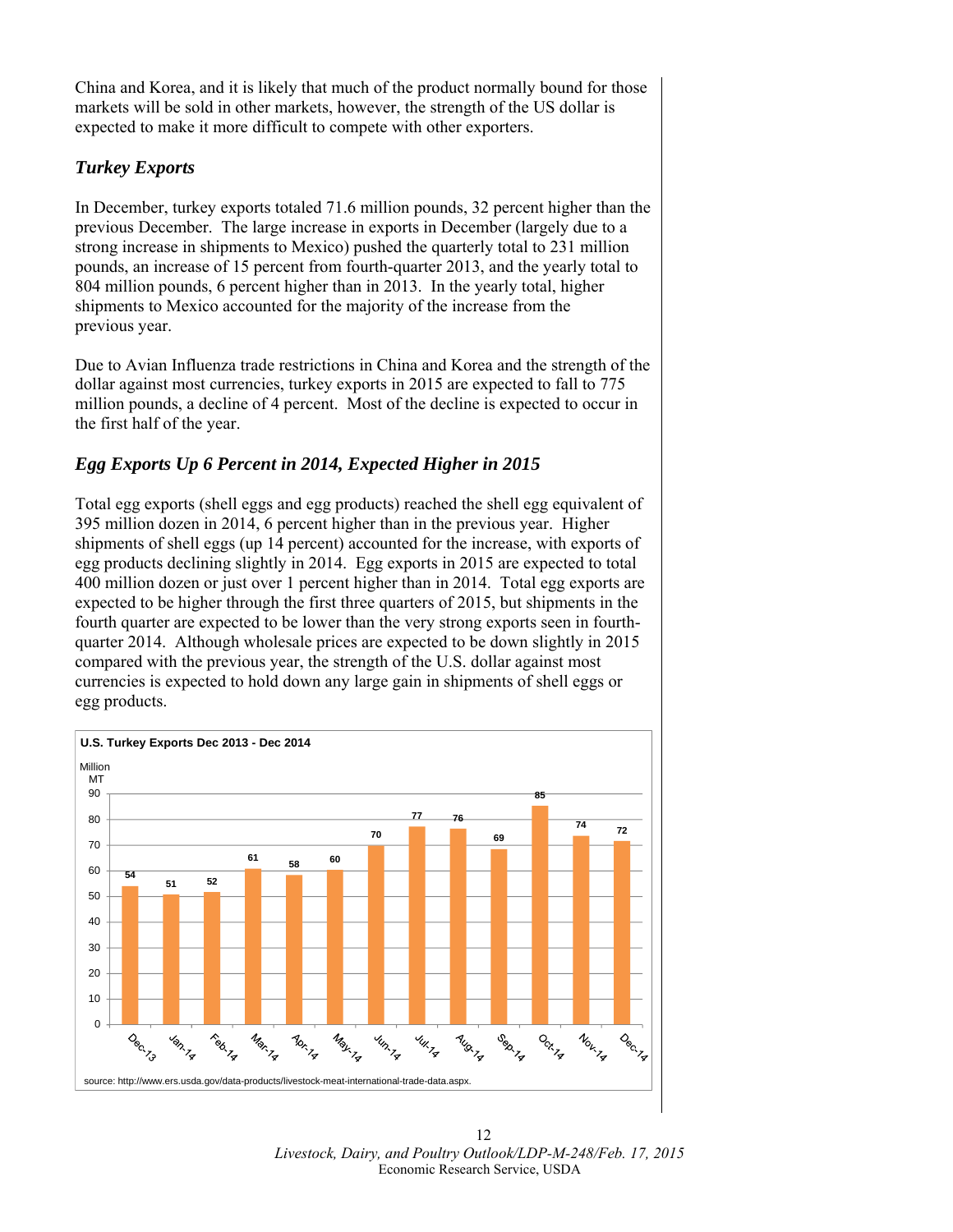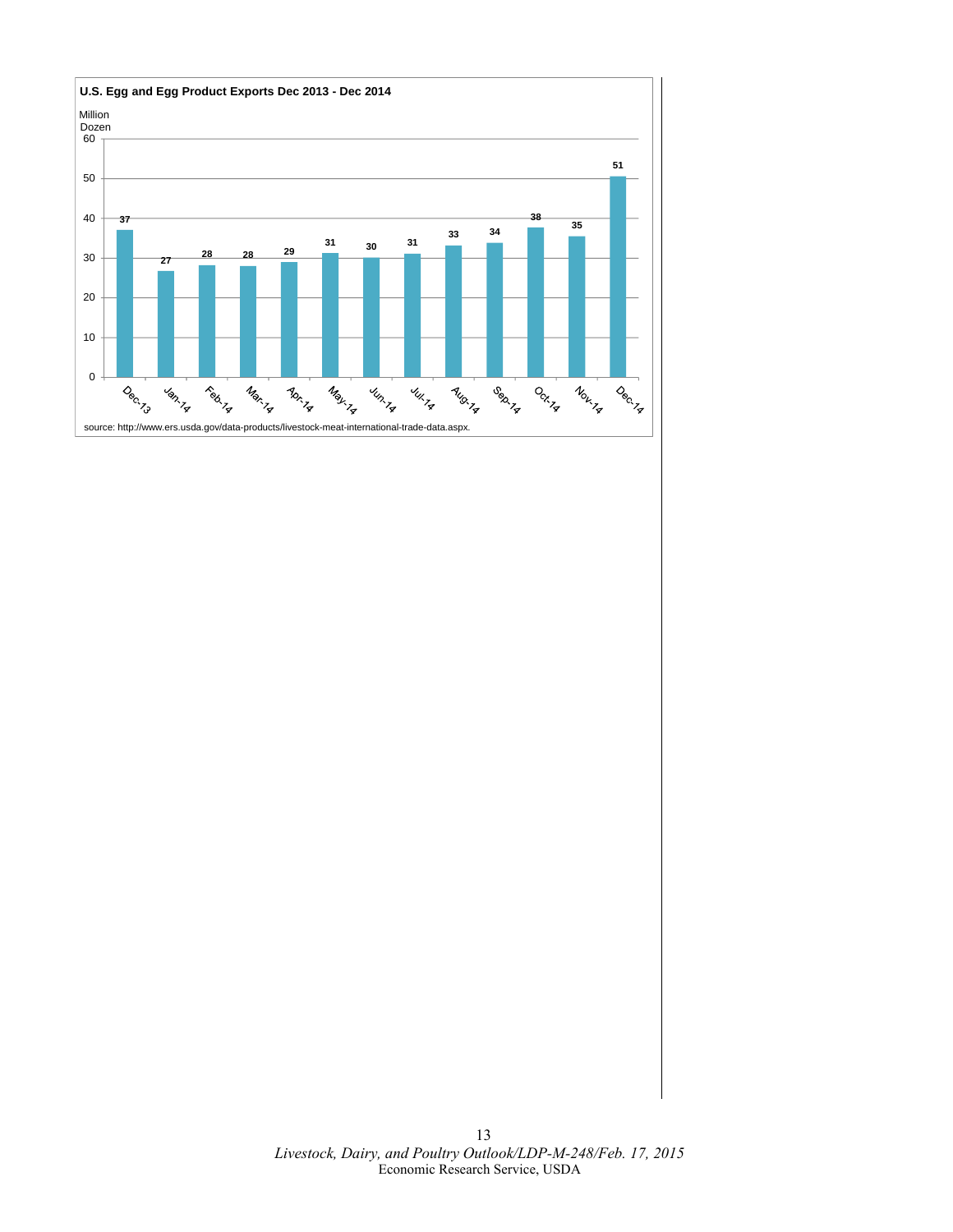# <span id="page-13-0"></span>*NASS Sheep and Goats Report Presents Signs of Expansion in 2015*

On January 1, 2015, the U.S. sheep industry registered its first increase since 2006. The NASS Sheep and Goats report shows that the inventory of all sheep and lambs in the United States on January 1, 2015, totaled 5.28 million head, up 1 percent, a 35,000-head increase from 2014. Breeding sheep inventory increased by 35,000 head. This included a 15,000-head increase in replacement lambs under 1 year old, a sign of expansion. The largest increases in total sheep numbers were in Colorado  $(+55,000 \text{ head})$ , Iowa  $(+20,000 \text{ head})$  and Utah, Idaho, and California  $(+10,000 \text{ feet})$ head each). Large declines in inventory were seen in South Dakota (-15,000 head) and Nevada (-11,000 head). Texas, the largest sheep producing State, had a 10,000 head decline in 2014. Wyoming also registered a 10,000-head decline. The NASS Sheep and Goats report also shows that the 2014 lamb crop increased 2 percent (+70,000 head), largely due to a 4-percent increase in the lambing rate over 2013. Market sheep and lambs remained unchanged from January 1, 2014.

#### *Tight Lamb and Mutton Supplies Expected To Continue in 2015*

With the expansion of live animals in the sheep industry, lamb and mutton meat are expected to be in tight supply in 2015 as the increase in breeding animals results in fewer animals available for market. Commercial lamb and mutton production totaled 156 million pounds in 2014, 1 percent below that of 2013. Despite the larger lamb crop in 2014, the increase in replacement lambs and an unchanged market sheep and lamb inventory are likely to result in little change in production for 2015. Production is forecast at 152 million pounds. Continued rebuilding of sheep herds could exacerbate 2015 production even further. However, due to the early dates for the Easter and Passover holidays, first-quarter 2015 lamb and mutton production is expected to be 41 million pounds, up almost 11 percent from the same period in 2014 but declining during the rest of the year.

#### *Strong Prices Expected To Continue in 2015*

Slaughter lamb prices improved sharply during the fourth quarter of 2013 and remained strong throughout 2014, primarily due to the tight lamb and mutton supplies. Fourth-quarter 2014 Choice slaughter lamb prices at San Angelo averaged \$162.69 per cwt, resulting in an average annual price of \$158.60 per cwt. Prices are expected to remain strong in 2015 and to average \$153-\$162 per cwt. Continued tight supplies are expected to maintain strong prices.

#### *Strong Dollar May Fuel Lamb and Mutton Imports in 2015*

In 2014, U.S. lamb and mutton imports were up over 12 percent from the same period in 2013. The strong U.S. dollar relative to currencies of Australia and New Zealand, the major suppliers of U.S. imported lamb and mutton, likely was a major contributor to this increase and is expected to fuel further lamb and mutton imports in 2015. Tight domestic supplies and slight improvements in the economy are also expected to support import increases. Imports in December totaled around 21 million pounds, resulting in lamb and mutton imports for the fourth quarter of 55 million pounds and a total of 195 million pounds for 2014, 12.5 percent higher than the previous year's imports. First-quarter 2015 imports are expected to be around

> 14 *Livestock, Dairy, and Poultry Outlook/LDP-M-248/Feb. 17, 2015*  Economic Research Service, USDA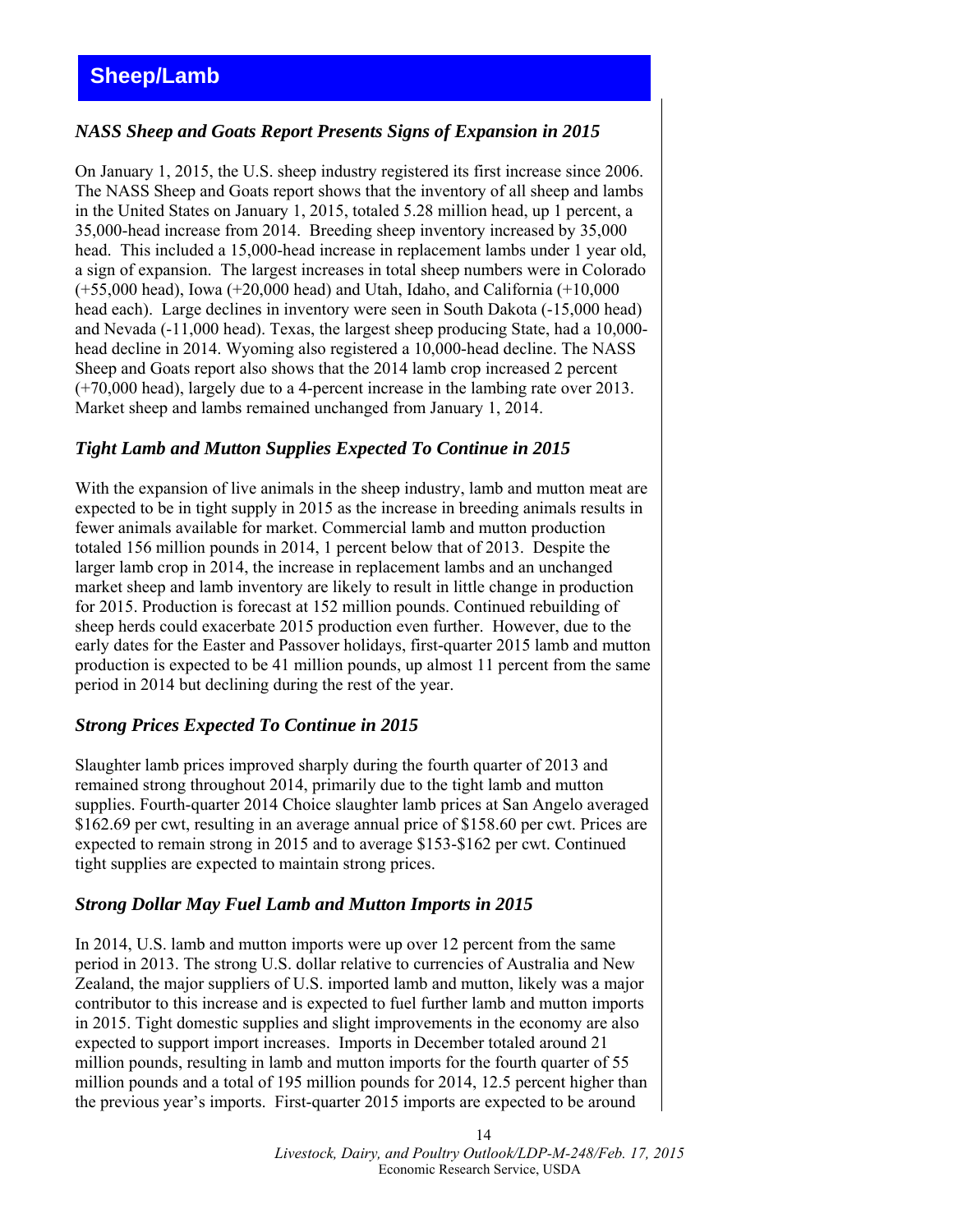51 million pounds, about 10 percent above the same period in 2014. The increase in imports during the quarter is expected to be due largely to the alignment of the religious holidays, which will occur during the first week of April, but all holidayrelated trade is expected to be complete by the end of March 2015. Domestic production and imports tend to respond to the lamb and mutton demand increases that occur during these holidays.

Lamb and mutton exports in 2015 totaled 6.7 million pounds, down 7 percent from 2014. December 2014 exports came in at 367,632 pounds, with a fourth-quarter total of 1.4 million pounds. Attempts at herd rebuilding and the strong U.S. currency are factors that could continue to depress exports, especially in the first half of 2015. First-quarter 2015 exports are forecast at 2 million pounds, equaling the same period in 2014. Exports in 2015 are expected to be about 10 million in 2015.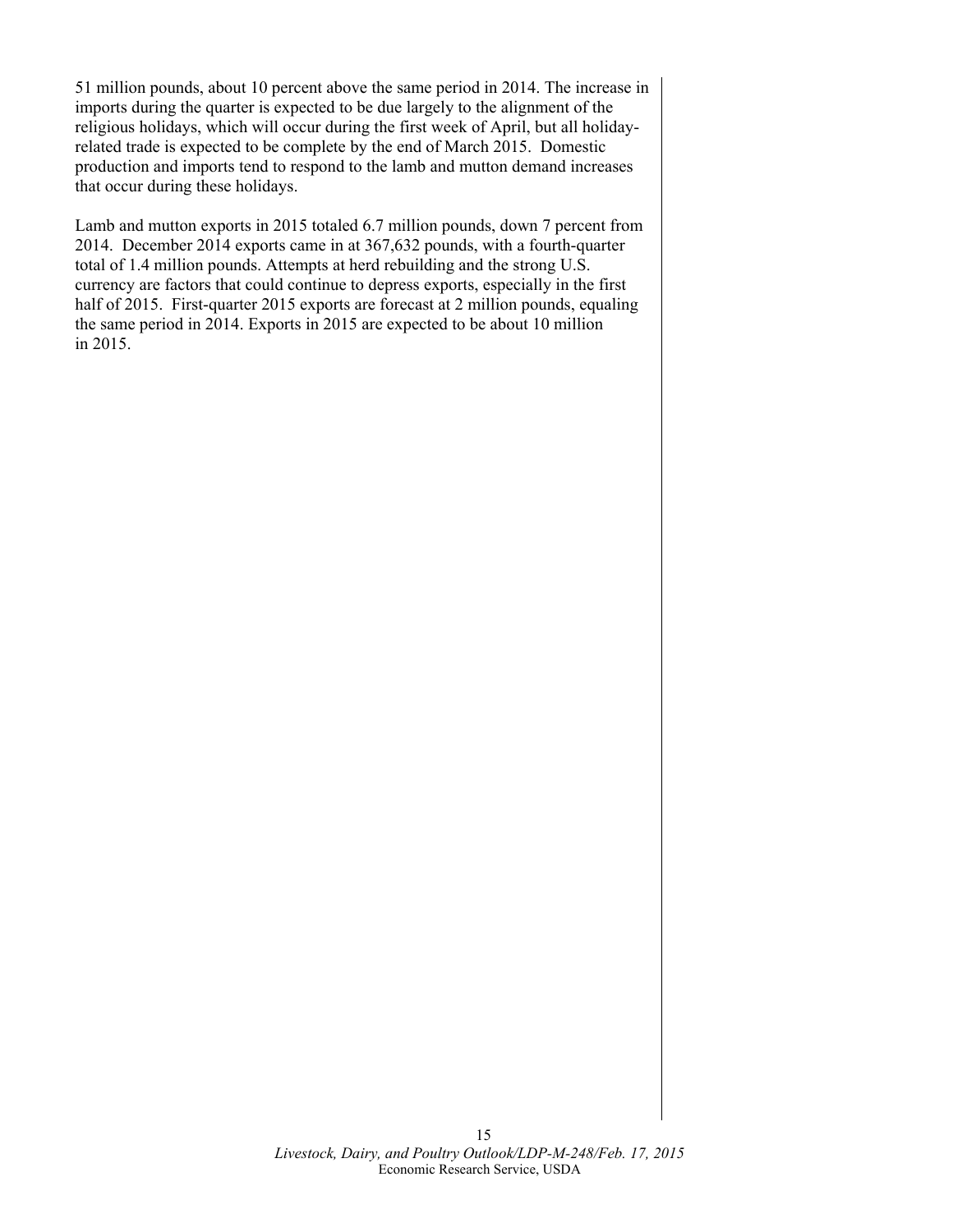# <span id="page-15-0"></span>**Dairy**

# *The 2014 Dairy Situation*

Milk production in 2014 was 206.0 billion pounds, a 2.4-percent increase over 2013. This was the highest rate of growth since 2006. Two years of relatively high all-milk prices, averaging \$20.05 per cwt in 2013 and \$23.98 per cwt in 2014, and moderating feed prices in 2014 provided market signals for the robust gain in milk production. The average milk-feed ratio for 2014 was 2.54, the highest level since 2007.

Strength in dairy demand from both domestic and foreign markets contributed to relatively high milk prices. In 2014, domestic commercial disappearance grew by 2.3 percent year-over-year on a milk-fat milk-equivalent basis (the highest growth rate since 2005) and by 1.3 percent on a skim-solids milk-equivalent basis. Commercial exports reached records of 12.5 billion pounds on a milk-fat basis (6.1 percent of milk production) and 39.2 billion pounds on a skim-solids basis (19.0 percent of milk production).

The increase in commercial exports was uneven throughout 2014, with year-overyear gains in the first half and reductions in the second half. As the year progressed, U.S. dairy product prices became less competitive with prices of foreign competitors.

## *Recent Developments in Dairy Markets*

Recent data indicate higher milk cow numbers but lower milk production per cow than previously expected. Milk cows for the fourth quarter of 2014 totaled 9,284 thousand head, 4 thousand more than expected last month. USDA's Cattle report indicates continued herd expansion, with milk cows totaling 9,307 thousand head as of January 1, 2014, a 1-percent increase over the previous year. Dairy heifers totaled 4,615 thousand head, also a 1-percent increase, with 2,997 thousand expected to calve during the year.

Milk per cow for the fourth quarter of 2014 was 5,487 pounds, 3 pounds less than expected last month. Drought in California, the State with the largest milk production, appears to have had an impact on milk production late in the year. California's December milk production was 0.1 percent less than it was in December 2013.

The nonfat dry milk (NDM) price, as reported in the National Dairy Products Sales Report (NDPSR), declined from \$1.14 per pound for the week ending January 3 to \$0.97 per pound for the week ending January 31. The NDM price rebounded to \$1.02 per pound for the week ending February 7. Weakness in export demand for NDM and skim milk powder (SMP), most notably from China, played a significant role in the price decrease. In December 2014, China's world imports of NDM and SMP were 32.6 million pounds, a substantial reduction from 77.4 million pounds in December 2013. As export demand for NDM and SMP has fallen, U.S. NDM stocks have risen, reaching 247.4 million pounds at the end of 2014.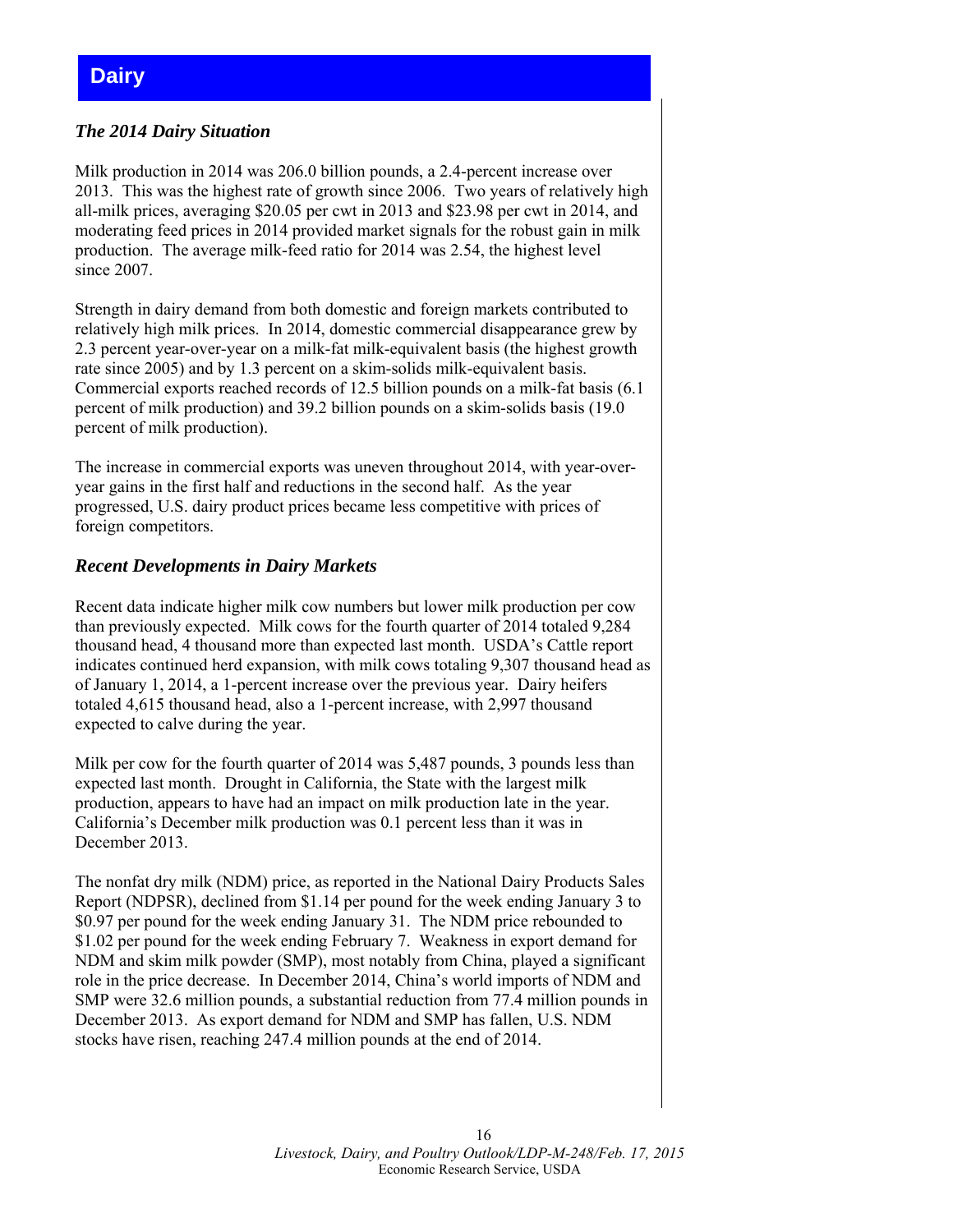



Spot butter prices on the Chicago Mercantile Exchange (CME) rose rapidly in the last few days of January through the first few days of February, reaching an average price of \$1.81 per pound for the week ending February 6. Butter prices reported in the NDSPR are expected to rise since they are correlated with CME butter prices with a 1-week lag. Low butter stocks have undoubtedly played a role in the butterprice increase. Butter stocks fell to 98.6 million pounds at the end of 2014.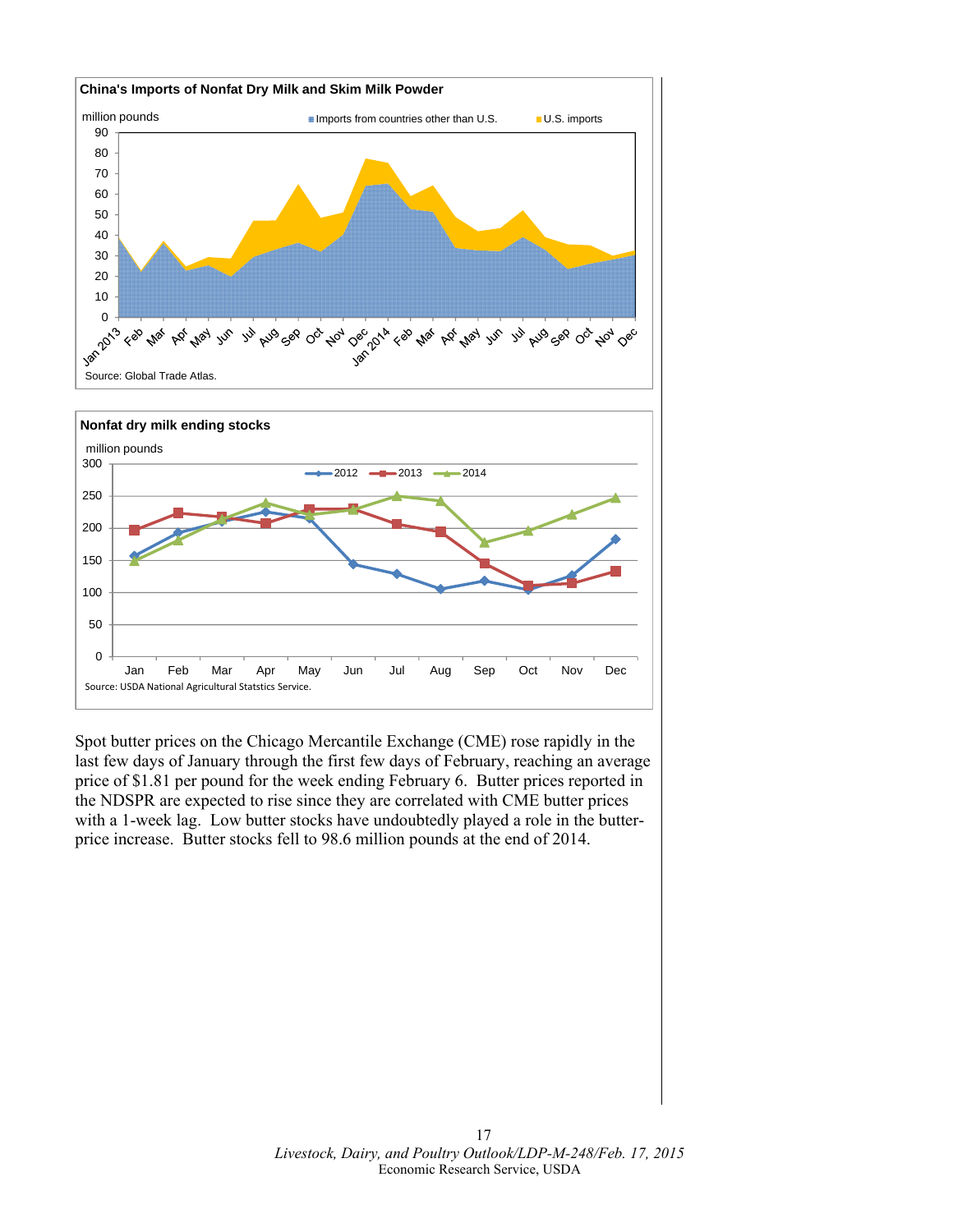

A combination of recent dry weather and low farmgate milk prices are reportedly affecting milk production in New Zealand. Although USDA forecasts assume a return to normal weather patterns,<sup>1</sup> New Zealand milk production in future months may be lower than previously expected since milk-production response often lags changes in weather conditions.

# *Forecasts for 2015*

<u>.</u>

Although milk prices have fallen, milk production expansion is expected to continue. Feed price forecasts remain relatively low compared with recent years. For the 2014-15 marketing year, the corn price is forecast at \$3.40-\$3.90 per bushel and the soybean meal price is forecast at \$350-\$390 per short ton.

Given higher than expected milk cow numbers as of January 1, 2015, the forecast for 2015 cow numbers has been raised to 9,320 thousand head, an increase of 5 thousand head from last month's forecast. With lower milk per cow than expected for the fourth quarter of 2014, lower projected milk prices, and noticeable effects of drought in California, the milk per cow forecast for 2015 has been lowered to 22,690 pounds, 40 pounds less than forecast last month. Milk production for 2015 is forecast at 211.5 billion pounds, a year-over-year increase of 2.7 percent but 0.2 billion pounds less than forecast last month.

With the recent rise in CME butter prices and relatively low butter stock levels, butter price forecasts for 2015 have been raised to \$1.655-\$1.755 per pound. With substantial recent declines in the NDM prices and relatively high NDM stock levels, NDM price forecasts for 2015 have been lowered to \$1.185-\$1.245 per pound. The annual cheese price has been narrowed from last month's forecast to \$1.595-\$1.665 per pound. The dry whey price forecast for 2015 is raised to 56-59 cents per pound based upon recent strength in NDPSR prices and exports of whey products.

The Class IV forecast for 2015 has been lowered to \$15.10-\$15.90 per cwt as lower NDM prices are expected to more than offset higher butter prices. The Class III forecast has been raised to \$16.30-\$17.00 per cwt based upon higher expected whey

<sup>&</sup>lt;sup>1</sup> USDA projections use weather conditions to date but assume a return to normal weather conditions.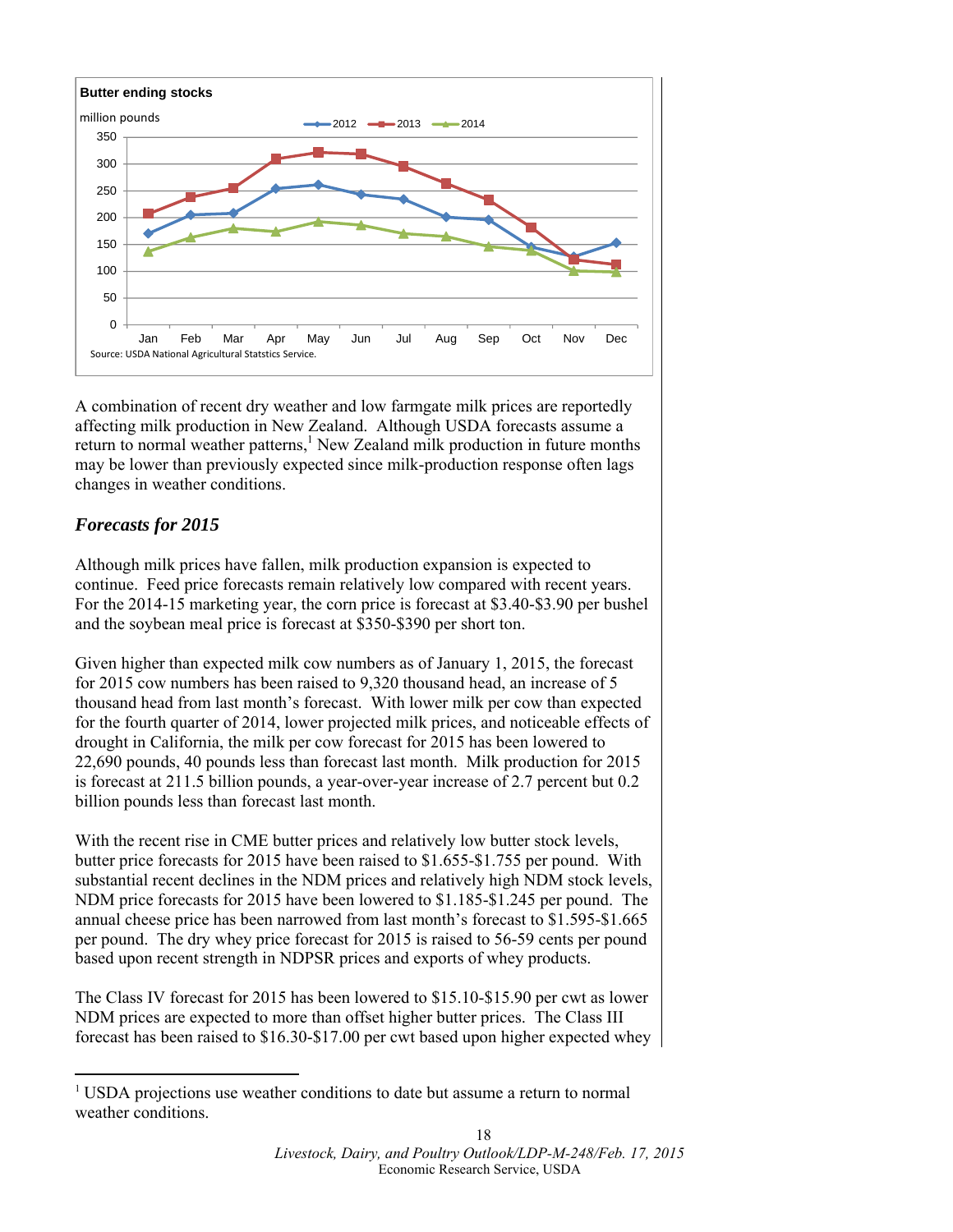prices. The all-milk price for 2015 is forecast at \$17.40-\$18.10 per cwt, a reduction from last month's forecast of \$17.75-\$18.55 per cwt.

Based upon strength of whey-product exports in recent months, lower forecasts of domestic NDM prices, and recent drought conditions in New Zealand, the 2015 forecast for commercial exports on a skim-solids basis has been raised to 38.0 billion pounds, 0.4 billion pounds more than forecast last month. Forecasts for 2015 imports on a milk-fat basis have been raised by 0.2 billion pounds based on recent strength of cheese imports.

# *Information for the Margin Protection Program for Dairy*

Over half of U.S. dairy farms have enrolled in a new safety-net program created by the 2014 Farm Bill known as the Margin Protection Program for Dairy. The voluntary program offers protection to dairy producers when the difference between the all-milk price and the average national feed cost falls below a certain dollar amount selected by each producer. A Fact Sheet concerning the program is available at http://www.fsa.usda.gov/Internet/FSA\_File/mpp\_dairy.pdf. Recent enrollment statistics are available at

http://www.fsa.usda.gov/Internet/FSA\_File/mpp\_applications\_011515.pdf.

# *Proposal for Federal Milk Marketing Order for California*

On February 5, 2015, USDA received a formal hearing request from three California milk cooperatives to establish a Federal milk marketing order for the State of California. USDA is requesting additional proposals regarding a potential Federal milk order for California. More information is available at http://www.ams.usda.gov/AMSv1.0/CAOrder.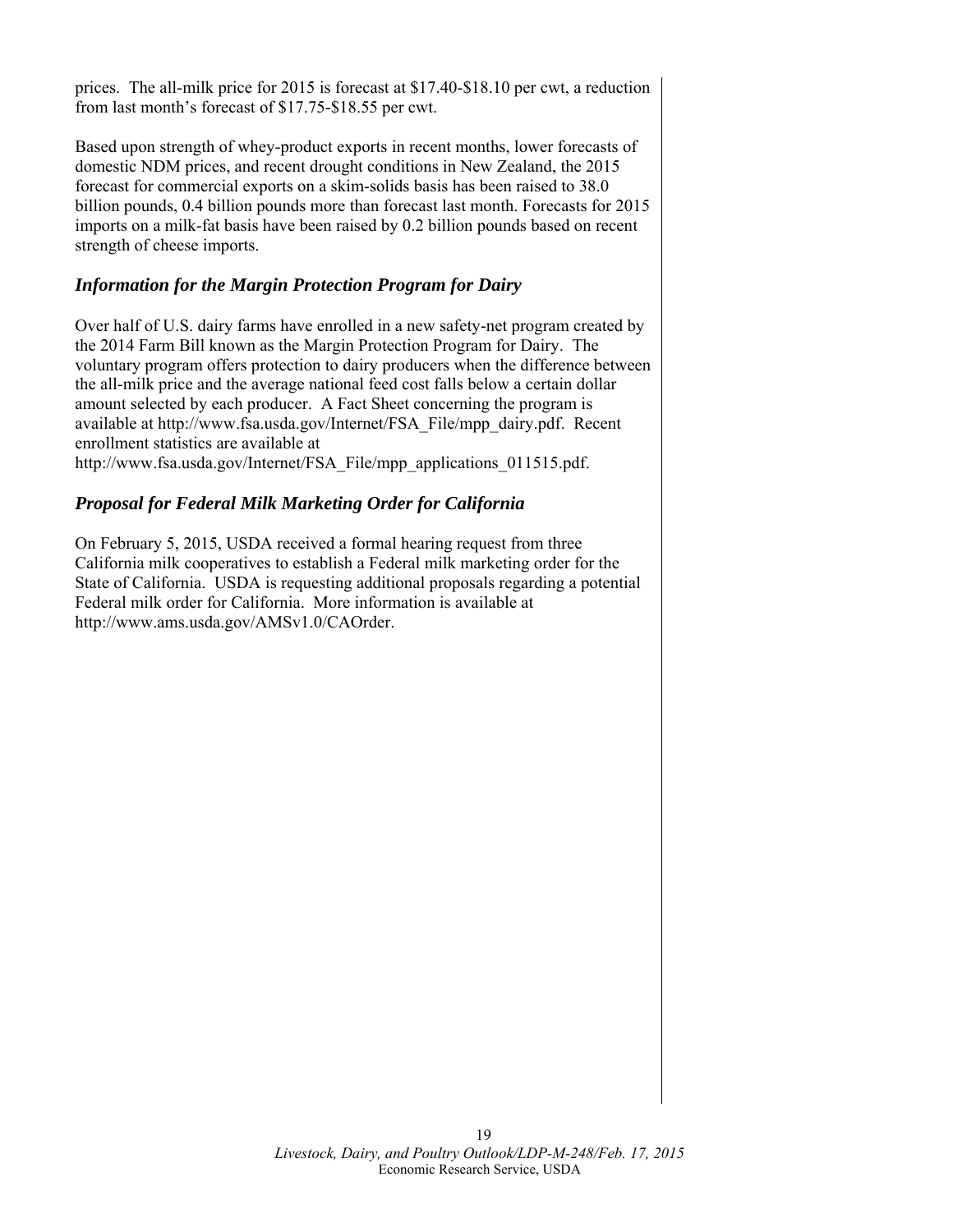#### <span id="page-19-0"></span>**Contact Information**

| Ken Mathews (coordinator,<br>cattle/beef and yeal) | $(202)$ 694-5183   | kmathews@ers.usda.gov                |
|----------------------------------------------------|--------------------|--------------------------------------|
| Sahar Angadjivand                                  | $(202)$ 694-5187   | sangadjivand@ers.usda.gov            |
| (cattle/beef and yeal)                             |                    |                                      |
| Alex Melton (cattle/beef trade)                    | $(202)$ 694-5409   | $a$ wmelton $(a)$ ers.usda.gov       |
| Alex Melton (poultry trade)                        | $(202) 694 - 5409$ | awmelton@ers.usda.gov                |
| Mildred M. Haley (hogs/pork)                       | $(202)$ 694-5176   | mhalev@ers.usda.gov                  |
| David J. Harvey (poultry, eggs)                    | $(202)$ 694-5177   | diharvey@ers.usda.gov                |
| David J. Harvey (aquaculture)                      | $(202)$ 694-5177   | diharvey@ers.usda.gov                |
| Roger Hoskin (dairy)                               | $(202)$ 694-5148   | $r \text{hosh}(\omega)$ ers.usda.gov |
| Jerry Cessna (dairy)                               | $(202)$ 694-5171   | $j$ gcessna $(a)$ ers.usda.gov       |
| Keithly Jones (sheep and goats)                    | $(202)$ 694-5172   | kjones@ers.usda.gov                  |
| Carolyn Liggon (web publishing)                    | $(202)$ 694-5056   | cvliggon@ers.usda.gov                |

#### **Subscription Information**

Subscribe to ERS e-mail notification service at

http://www.ers.usda.gov/subscribe-to-ers-e-newsletters.aspx to receive timely notification of newsletter availability. Printed copies can be purchased from the USDA Order Desk by calling 1-800-363-2068 (specify the issue number or series SUB-LDPM-4042)

#### *Data Products*

Meat Price Spreads, http://www.ers.usda.gov/data-products/meat-price-spreads.aspx, provides monthly average price values, and the differences among those values, at the farm, wholesale, and retail stages of the production and marketing chain for selected cuts of beef, pork, and broilers. In addition, retail prices are provided for beef and pork cuts, turkey, whole chickens, eggs, and dairy products.

Livestock and Meat Trade Data, http://www.ers.usda.gov/data-products/livestock-meatdomestic-data.aspx, contains monthly and annual data for the past 1-2 years for imports and exports of live cattle and hogs, beef and veal, lamb and mutton, pork, broiler meat, turkey meat, and shell eggs. The tables report physical quantities, not dollar values or unit prices. Breakdowns by major trading countries are included.

#### *Related Websites*

Livestock, Dairy, and Poultry Outlook, http://www.ers.usda.gov/publications/ldpm-livestock,-dairy,-and-poultry-outlook.aspx Animal Production and Marketing Issues, http://www.ers.usda.gov/topics/animal-products/animal-production-marketing-issues.aspx Cattle, http://www.ers.usda.gov/topics/animal-products/cattle-beef.aspx Dairy, http://www.ers.usda.gov/topics/animal-products/dairy.aspx Hogs, http://www.ers.usda.gov/topics/animal-products/hogs-pork.aspx Poultry and Eggs, http://www.ers.usda.gov/topics/animal-products/poultry-eggs.aspx WASDE, http://usda.mannlib.cornell.edu/MannUsda/viewDocumentInfo.do?documentID=1194

The U.S. Department of Agriculture (USDA) prohibits discrimination in all its programs and activities on the basis of race, color, national origin, age, disability, and, where applicable, sex, marital status, familial status, parental status, religion, sexual orientation, genetic information, political beliefs, reprisal, or because all or a part of an individual's income is derived from any public assistance program. (Not all prohibited bases apply to all programs.) Persons with disabilities who require alternative means for communication of program information (Braille, large print, audiotape, etc.) should contact USDA's TARGET Center at (202) 720-2600 (voice and TDD). To file a complaint of discrimination write to USDA, Director, Office of Civil Rights, 1400 Independence Avenue, S.W., Washington, D.C. 20250-9410 or call (800) 795-3272 (voice) or (202) 720-6382 (TDD). USDA is an equal opportunity provider and employer.

> *20 Livestock, Dairy, & Poultry Outlook/LDP-M-248/Feb. 17, 2015 Economic Research Service, USDA*

#### **E mail Notification**

Readers of ERS outlook reports have two ways they can receive an e-mail notice about release of reports and associated data.

• Receive timely notification (soon after the report is posted on the web) via USDA's Economics, Statistics and Market Information System (which is housed at Cornell University's Mann Library). Go to http://usda.mannlib.cornell.edu/ MannUsda/aboutEmailService.do and follow the instructions to receive e-mail notices about ERS, Agricultural Marketing Service, National Agricultural Statistics Service, and World Agricultural Outlook Board products.

• Receive weekly notification (on Friday afternoon) via the ERS website. Go to

http://www.ers.usda.gov/subscrib e-to-ers-e-newsletters.aspx and follow the instructions to receive notices about ERS outlook reports, Amber Waves magazine, and other reports and data products on specific topics. ERS also offers RSS (really simple syndication) feeds for all ERS products. Go to http://www.ers.usda.gov/rss/ to

get started.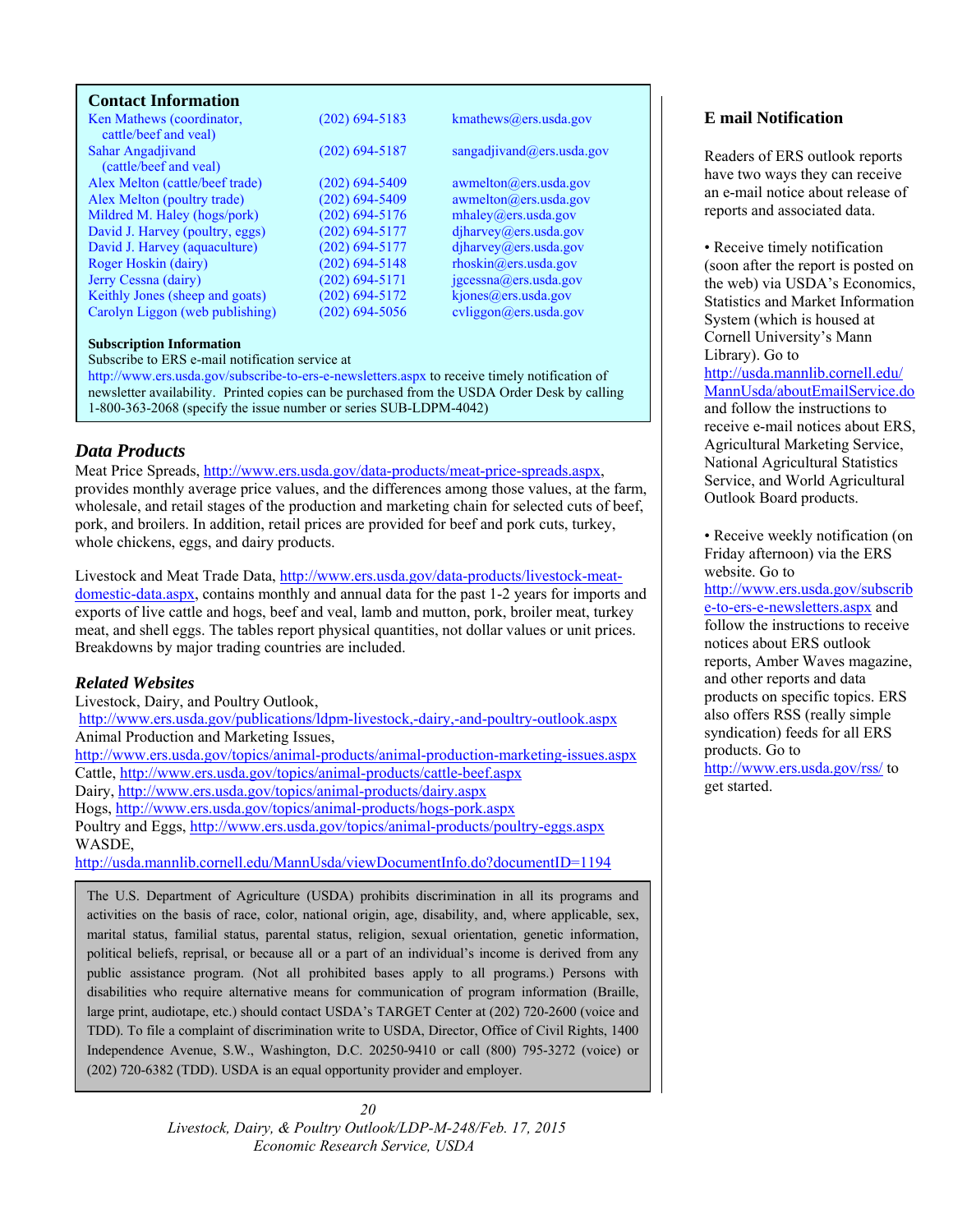<span id="page-20-0"></span>

| 2011<br>2013<br>2012<br>2014<br>2015<br>2010<br>IV<br>$\mathbf{H}$<br>IV<br>III<br>Annual<br>Ш<br>IV<br>Ш<br>$\mathbf{H}$<br>IV<br>Annual<br>Ш<br>IV<br>Annual<br>Ш<br>IV<br>Ш<br>Annual<br>Ш<br>Annual<br>$\mathbf{H}$<br>Annual<br>$\mathbf{H}$<br>П<br>Production, million lb<br>6.572<br>24.252<br>24,220<br>6.248<br>6.546<br>26.304<br>6.559<br>26.195<br>6.282<br>6.586<br>25.913<br>6.175<br>6.513<br>6.609<br>6.423<br>25.720<br>5.868<br>6.183<br>6.178<br>5.910<br>6.175<br>6.095<br>6.040<br>Beef<br>6.768<br>6.741<br>6.410<br>6.736<br>6.490<br>6.473<br>6.023<br>24,090<br>5,302<br>6,126<br>22,437<br>5.719<br>5,370<br>6.186<br>22.758<br>5.858<br>5.519<br>5,631<br>6,244<br>23,253<br>5,775<br>5.516<br>5,622<br>6,274<br>23.187<br>5,785<br>5.504<br>5.423<br>6.132<br>22.844<br>6.130<br>5.735<br>5.845<br>6.380<br>5,607<br>5.40<br>5,484<br>Pork<br>152<br>35<br>32<br>134<br>37<br>38<br>37<br>37<br>37<br>33<br>34<br>36<br>40<br>36<br>149<br>39<br>39<br>39<br>40<br>156<br>38<br>40<br>38<br>156<br>37<br>43<br>38<br>156<br>41<br>Lamb and mutton<br>$\overline{4}$<br>8,733<br>9.542<br>37,202<br>37,039<br>9.537<br>9.835<br>9.812<br>38.548<br>10,200<br>39,950<br>9,198<br>9.483<br>36.910<br>9,290<br>9,509<br>8.861<br>9.089<br>9,381<br>9,372<br>9,198<br>9.466<br>9.683<br>37.830<br>9,283<br>9,618<br>9.650<br>10.000<br>10.100<br><b>Broilers</b><br>9,496<br>9,144<br>6.075<br>1,340<br>1,383<br>1.506<br>1,402<br>1,471<br>1,423<br>1.495<br>5,791<br>1,446<br>1,505<br>1.480<br>1,537<br>5,967<br>1,459<br>1.440<br>1,420<br>1,332<br>1,429<br>1,478<br>5,755<br>1.500<br>1,550<br>1,575<br>1,415<br>5,644<br>1,486<br>5.805<br>1.516<br>1,450<br>Turkeys<br>Total red meat & poultry<br>95,128<br>22,122<br>22,626<br>23,291<br>92,097<br>23.114<br>23,395<br>23,226<br>92,746<br>22,865<br>23,084<br>23.274<br>23,739<br>22,743<br>23,183<br>23.563<br>23.844<br>93.333<br>22,455<br>22,935<br>23.109<br>23.671<br>92,169<br>23.335<br>23.609<br>23.894<br>24.290<br>24.059<br>23.011<br>92.963<br>1,750<br>1,875<br>7,320<br>1,616<br>1,636<br>1,650<br>1.672<br>6,574<br>1,631<br>1.665<br>1,715<br>6,652<br>1,684<br>1.680<br>1.707<br>1.771<br>6.842<br>1,711<br>1,724<br>1,798<br>6,983<br>1,746<br>1.776<br>1.802<br>1.846<br>7.170<br>1.800<br>1.815<br>1,830<br>Table eggs, mil. doz.<br>1,641<br>Per capita disappearance, retail lb 1/<br>13.8<br>13.4<br>13.2<br>54.0<br>57.3<br>13.6<br>14.6<br>15.1<br>15.3<br>59.6<br>14.2<br>57.4<br>14.3<br>13.9<br>13.7<br>Beef<br>14.6<br>14.1<br>14.7<br>14.0<br>14.7<br>14.5<br>13.7<br>14.5<br>56.3<br>13.1<br>14.0<br>13.4<br>54.2<br>14.5<br>14.0<br>12.8<br>45.7<br>12.7<br>45.9<br>12.7<br>11.8<br>12.8<br>48.7<br>11.8<br>11.7<br>47.8<br>11.4<br>11.0<br>12.2<br>10.9<br>11.2<br>11.3<br>11.4<br>46.8<br>11.3<br>11.0<br>13.0<br>12.3<br>11.8<br>Pork<br>11.4<br>11.1<br>11.1<br>11.5<br>11.1<br>46.4<br>0.2<br>0.2<br>0.9<br>0.2<br>0.2<br>0.2<br>0.2<br>0.2<br>0.2<br>0.2<br>0.2<br>0.2<br>0.2<br>0.2<br>0.2<br>0.9<br>0.2<br>0.8<br>0.2<br>0.2<br>0.8<br>0.3<br>0.2<br>0.2<br>0.2<br>0.9<br>0.2<br>0.3<br>0.9<br>0.3<br>Lamb and mutton<br>22.0<br>87.0<br>20.1<br>21.5<br>20.8<br>20.3<br>21.0<br>21.1<br>21.2<br>21.8<br>22.0<br>20.5<br>21.4<br>20.4<br>82.4<br>21.4<br>19.1<br>82.9<br>20.1<br>20.4<br>19.7<br>20.1<br>20.3<br>20.5<br>20.2<br>20.9<br>21.1<br><b>Broilers</b><br>80.4<br>81.9<br>83.4<br>4.2<br>3.2<br>3.5<br>4.9<br>15.8<br>3.9<br>3.6<br>16.4<br>3.5<br>3.5<br>5.0<br>16.1<br>4.9<br>16.0<br>3.7<br>4.0<br>4.8<br>16.0<br>3.4<br>3.5<br>4.9<br>15.7<br>3.6<br>4.1<br>5.2<br>4.0<br>3.5<br>3.6<br>4.1<br>3.6<br>Turkeys<br>53.7<br>208.5<br>51.2<br>51.6<br>51.9<br>52.4<br>53.1<br>202.3<br>50.7<br>51.2<br>53.3<br>53.7<br>208.9<br>51.2<br>51.0<br>51.0<br>204.6<br>49.3<br>50.3<br>50.7<br>52.0<br>202.3<br>50.3<br>51.3<br>203.6<br>48.7<br>50.0<br>50.5<br>Total red meat & poultry<br>51.3<br>49.5<br>67.5<br>65.7<br>65.9<br>264.3<br>61.8<br>62.5<br>63.1<br>63.3<br>62.3<br>63.3<br>62.6<br>63.9<br>65.1<br>255.2<br>64.6<br>65.4<br>259.8<br>65.2<br>61.9<br>2493<br>61.3<br>61.5<br>62.8<br>250.0<br>65.4<br>254.3<br>63.5<br>63.8<br>65.9<br>64.3<br>Eggs, number<br><b>Market</b> prices<br>154 56 158-162 158-168<br>156-168 156-170 157-167<br>125.29<br>120.91<br>122.86<br>147.82<br>165.6<br>Choice steers, 5-area Direct, \$/cwt<br>89.44<br>96.33<br>95.47<br>95.38<br>112.79<br>114.73<br>125.54<br>125.52<br>122.30<br>130.77<br>125.89<br>146.34<br>158 49<br>100.28<br>110.07<br>121 99<br>119.69<br>124.95<br>114 05<br>202.82.228-232 210-220<br>215-225<br>112.65<br>112.29<br>127.20<br>152.81<br>143.40<br>220.90<br>234 25<br>209-221<br>213-227<br>Feeder steers, Ok City, \$/cwt<br>98.73<br>109.31<br>131.09<br>133.74<br>150.05<br>133.10<br>152.08<br>161.69<br>147.06<br>167.49<br>113.55<br>134.74<br>141 93<br>139.31<br>146.39<br>141.36<br>188.64<br>102.04 104-108<br>108-118 104-116 101-115<br>104-114<br>58.79<br>58.90<br>74.88<br>68.30<br>76.57<br>83.51<br>73.81<br>77.71<br>77.87<br>89.12<br>109 21<br>Cutter Cows, National L.E., \$/cwt<br>51.79<br>54.63<br>56.10<br>68.66<br>66.11<br>63.54<br>77.46<br>78.36<br>76.55<br>77.56<br>98.57<br>111.27<br>76.94<br>127.08<br>89.85<br>112.89<br>107.53<br>150.97<br>Choice slaughter lambs, San Angelo, \$/cwt<br>103.87<br>106.17<br>115.57<br>141.62<br>116.81<br>174.66<br>157.99<br>148.61<br>160.60<br>145.33<br>89.28<br>91.72<br>94.26<br>111.12<br>166.69<br>148.99<br>156.02<br>162.69<br>158.60 153-157<br>148-162<br>153-163<br>161.13<br>155-165<br>154-166<br>54-58<br>50-52<br>53-57<br>58.63<br>59.03<br>58-62<br>Barrows & gilts, N. base, l.e. \$/cwt<br>50.41<br>59.60<br>60.13<br>50.11<br>55.06<br>59.94<br>68.80<br>64.66<br>66.11<br>61.68<br>61.43<br>60.88<br>70.59<br>61.11<br>64.05<br>68.69<br>85.40<br>83.30<br>66 74<br>76.03<br>56-60<br>71.06<br>61.79<br>65.46<br>97-105<br>97-103<br>92.80<br>102.8<br>104 90 98-100<br>98-104<br>96-104<br>Broilers, 12 City, cents/lb<br>82.70<br>85.60<br>83.90<br>83.10<br>80.20<br>83.00<br>78.00<br>79.90<br>87.40<br>85.10<br>82.00<br>92.10<br>103.50<br>93.90<br>98.40<br>113.70<br>104.60<br>80.10<br>78.20<br>86.60<br>99.70<br>108.60<br>107.60 99-101<br>103-111 107-115<br>102-108<br>99-105<br>Turkeys, Eastern, cents/lb<br>90.40<br>90.20<br>99.90<br>102.00<br>100.70<br>106.90<br>108.50<br>106.10<br>105.60<br>96.00<br>99.90<br>105.40<br>99.80<br>100.70<br>110.20<br>113.9<br>75.60<br>84.40<br>97.90<br>103.70<br>106.40<br>111.60<br>97.70<br>105.60<br>82.80<br>93.10<br>105.80<br>99.70<br>129.40<br>143.00<br>142.70<br>134.60<br>129.30<br>162.7<br>142.30 139-143<br>112-122<br>133-145<br>125-134<br>Eggs, New York, cents/doz<br>126.00<br>123.20<br>106.30<br>106.60<br>131.20<br>115.30<br>108.70<br>131.90<br>117.40<br>126.90<br>109.90<br>119.00<br>124.70<br>117-125<br>117.70<br>U.S. trade, million lb<br>625<br>590<br>2300<br>2,785<br>2,452<br>680<br>2,590<br>2,573<br>630<br>655<br>2,450<br>Beef & veal exports<br>585<br>646<br>633<br>702<br>766<br>683<br>558<br>650<br>620<br>557<br>637<br>716<br>583<br>667<br>679<br>643<br>540<br>478<br>624<br>615<br>516<br>453<br>515<br>768<br>750<br>2,810<br>573<br>691<br>598<br>436<br>2298<br>461<br>593<br>454<br>2.057<br>582<br>669<br>516<br>2,220<br>590<br>629<br>2,250<br>596<br>764<br>818<br>735<br>710<br>Beef & veal imports<br>548<br>2.947<br>51<br>47<br>36<br>47<br>46<br>191<br>31<br>166<br>34<br>38<br>41<br>154<br>49<br>44<br>44<br>173<br>46<br>49<br>195<br>Lamb and mutton imports<br>47<br>42<br>49<br>48<br>31<br>162<br>38<br>36<br>45<br>55<br>46<br>1.142<br>1,150<br>1,325<br>4,858<br>1,170<br>1,175<br>4,820<br>1081<br>951<br>4223<br>1,248<br>1,208<br>1,260<br>1,442<br>1,301<br>1,251<br>1,386<br>5,380<br>1,219<br>1,226<br>1,206<br>1,342<br>4,992<br>1,345<br>1,281<br>1,090<br>1045<br>1146<br>1,481<br>5,196<br>Pork exports<br>233<br>220<br>237<br>859<br>201<br>194<br>207<br>802<br>229<br>880<br>212<br>299<br>230<br>220<br>199<br>204<br>219<br>195<br>213<br>803<br>191<br>198<br>205<br>208<br>210<br>240<br>256<br>1,007<br>240<br>910<br>Pork imports<br>1.835<br>1.740<br>1.845<br>7,115<br>7,274<br>1,752<br>1,855<br>1,874<br>1.695<br>1468<br>1642<br>1954<br>6762<br>1,526<br>1,598<br>1.976<br>1.877<br>1,734<br>1.791<br>1.864<br>1.886<br>1,865<br>1,829<br>1.860<br>1,785<br>Broiler exports<br>1699<br>6,978<br>7,345<br>1,831<br>7.304<br>775<br>185<br>205<br>215<br>581<br>159<br>182<br>197<br>759<br>163<br>188<br>231<br>170<br>113<br>158<br>174<br>171<br>173<br>199<br>703<br>180<br>184<br>216<br>217<br>797<br>179<br>201<br>222<br>804<br>Turkey exports<br>136<br>1.272<br>1.200<br>1.265<br>1.200<br>1.200<br>1,200<br>4.800<br>1479<br>5.795<br>1.380<br>1.255<br>1.075<br>4.957<br>1,216<br>1446<br>1408<br>1416<br>5749<br>1,452<br>1.429<br>1.407<br>1.508<br>1.445<br>1.444<br>1.387<br>5.656<br>1.326<br>1.300<br>1.196<br>4.949<br>Live swine imports (thousand head)<br>Allege, President and to build | U.S. red meat and poultry forecasts |  |  |  |  |  |  |  |  |  |  |  |  |  |  |  |  |  |  |  |  |  |  |  |  |  |  |  |  |
|----------------------------------------------------------------------------------------------------------------------------------------------------------------------------------------------------------------------------------------------------------------------------------------------------------------------------------------------------------------------------------------------------------------------------------------------------------------------------------------------------------------------------------------------------------------------------------------------------------------------------------------------------------------------------------------------------------------------------------------------------------------------------------------------------------------------------------------------------------------------------------------------------------------------------------------------------------------------------------------------------------------------------------------------------------------------------------------------------------------------------------------------------------------------------------------------------------------------------------------------------------------------------------------------------------------------------------------------------------------------------------------------------------------------------------------------------------------------------------------------------------------------------------------------------------------------------------------------------------------------------------------------------------------------------------------------------------------------------------------------------------------------------------------------------------------------------------------------------------------------------------------------------------------------------------------------------------------------------------------------------------------------------------------------------------------------------------------------------------------------------------------------------------------------------------------------------------------------------------------------------------------------------------------------------------------------------------------------------------------------------------------------------------------------------------------------------------------------------------------------------------------------------------------------------------------------------------------------------------------------------------------------------------------------------------------------------------------------------------------------------------------------------------------------------------------------------------------------------------------------------------------------------------------------------------------------------------------------------------------------------------------------------------------------------------------------------------------------------------------------------------------------------------------------------------------------------------------------------------------------------------------------------------------------------------------------------------------------------------------------------------------------------------------------------------------------------------------------------------------------------------------------------------------------------------------------------------------------------------------------------------------------------------------------------------------------------------------------------------------------------------------------------------------------------------------------------------------------------------------------------------------------------------------------------------------------------------------------------------------------------------------------------------------------------------------------------------------------------------------------------------------------------------------------------------------------------------------------------------------------------------------------------------------------------------------------------------------------------------------------------------------------------------------------------------------------------------------------------------------------------------------------------------------------------------------------------------------------------------------------------------------------------------------------------------------------------------------------------------------------------------------------------------------------------------------------------------------------------------------------------------------------------------------------------------------------------------------------------------------------------------------------------------------------------------------------------------------------------------------------------------------------------------------------------------------------------------------------------------------------------------------------------------------------------------------------------------------------------------------------------------------------------------------------------------------------------------------------------------------------------------------------------------------------------------------------------------------------------------------------------------------------------------------------------------------------------------------------------------------------------------------------------------------------------------------------------------------------------------------------------------------------------------------------------------------------------------------------------------------------------------------------------------------------------------------------------------------------------------------------------------------------------------------------------------------------------------------------------------------------------------------------------------------------------------------------------------------------------------------------------------------------------------------------------------------------------------------------------------------------------------------------------------------------------------------------------------------------------------------------------------------------------------------------------------------------------------------------------------------------------------------------------------------------------------------------------------------------------------------------------------------------------------------------------------------------------------------------------------------------------------------------------------------------------------------------------------------------------------------------------------------------------------------------------------------------------------------------------------------------------------------------------------------------------------------------------------------------------------------------------------------------------------------------------------------------------------------------------------------------------------------------------------------------------------------------------------------------------------------------------------------------------------------------------------------------------------------------------------------------------------------------------------------------------------------------------------------------------------------------------------------------------------------------------------------------------------------------------------------------------------------------------------------------------------------------------------------------------------------------------------------------------------------------------------------------------------------------------------------------------------------------------------------------------------------------------------------------------------------------------------------------------------------------------------------------------------------------------------------------------------------------------------------------------------------------------------------------------------------------------------------------------------------------------------------------------------------------------------------------------------------------------------------------------------------------------------------------------------------------------------------------------------------------------------------------------------------------------------------------------------------------------------------------------------------------------------------------|-------------------------------------|--|--|--|--|--|--|--|--|--|--|--|--|--|--|--|--|--|--|--|--|--|--|--|--|--|--|--|--|
|                                                                                                                                                                                                                                                                                                                                                                                                                                                                                                                                                                                                                                                                                                                                                                                                                                                                                                                                                                                                                                                                                                                                                                                                                                                                                                                                                                                                                                                                                                                                                                                                                                                                                                                                                                                                                                                                                                                                                                                                                                                                                                                                                                                                                                                                                                                                                                                                                                                                                                                                                                                                                                                                                                                                                                                                                                                                                                                                                                                                                                                                                                                                                                                                                                                                                                                                                                                                                                                                                                                                                                                                                                                                                                                                                                                                                                                                                                                                                                                                                                                                                                                                                                                                                                                                                                                                                                                                                                                                                                                                                                                                                                                                                                                                                                                                                                                                                                                                                                                                                                                                                                                                                                                                                                                                                                                                                                                                                                                                                                                                                                                                                                                                                                                                                                                                                                                                                                                                                                                                                                                                                                                                                                                                                                                                                                                                                                                                                                                                                                                                                                                                                                                                                                                                                                                                                                                                                                                                                                                                                                                                                                                                                                                                                                                                                                                                                                                                                                                                                                                                                                                                                                                                                                                                                                                                                                                                                                                                                                                                                                                                                                                                                                                                                                                                                                                                                                                                                                                                                                                                                                                                                                                                                                                                                                                                                                                                                                                                                                                                                                                                                              |                                     |  |  |  |  |  |  |  |  |  |  |  |  |  |  |  |  |  |  |  |  |  |  |  |  |  |  |  |  |
|                                                                                                                                                                                                                                                                                                                                                                                                                                                                                                                                                                                                                                                                                                                                                                                                                                                                                                                                                                                                                                                                                                                                                                                                                                                                                                                                                                                                                                                                                                                                                                                                                                                                                                                                                                                                                                                                                                                                                                                                                                                                                                                                                                                                                                                                                                                                                                                                                                                                                                                                                                                                                                                                                                                                                                                                                                                                                                                                                                                                                                                                                                                                                                                                                                                                                                                                                                                                                                                                                                                                                                                                                                                                                                                                                                                                                                                                                                                                                                                                                                                                                                                                                                                                                                                                                                                                                                                                                                                                                                                                                                                                                                                                                                                                                                                                                                                                                                                                                                                                                                                                                                                                                                                                                                                                                                                                                                                                                                                                                                                                                                                                                                                                                                                                                                                                                                                                                                                                                                                                                                                                                                                                                                                                                                                                                                                                                                                                                                                                                                                                                                                                                                                                                                                                                                                                                                                                                                                                                                                                                                                                                                                                                                                                                                                                                                                                                                                                                                                                                                                                                                                                                                                                                                                                                                                                                                                                                                                                                                                                                                                                                                                                                                                                                                                                                                                                                                                                                                                                                                                                                                                                                                                                                                                                                                                                                                                                                                                                                                                                                                                                                              |                                     |  |  |  |  |  |  |  |  |  |  |  |  |  |  |  |  |  |  |  |  |  |  |  |  |  |  |  |  |
|                                                                                                                                                                                                                                                                                                                                                                                                                                                                                                                                                                                                                                                                                                                                                                                                                                                                                                                                                                                                                                                                                                                                                                                                                                                                                                                                                                                                                                                                                                                                                                                                                                                                                                                                                                                                                                                                                                                                                                                                                                                                                                                                                                                                                                                                                                                                                                                                                                                                                                                                                                                                                                                                                                                                                                                                                                                                                                                                                                                                                                                                                                                                                                                                                                                                                                                                                                                                                                                                                                                                                                                                                                                                                                                                                                                                                                                                                                                                                                                                                                                                                                                                                                                                                                                                                                                                                                                                                                                                                                                                                                                                                                                                                                                                                                                                                                                                                                                                                                                                                                                                                                                                                                                                                                                                                                                                                                                                                                                                                                                                                                                                                                                                                                                                                                                                                                                                                                                                                                                                                                                                                                                                                                                                                                                                                                                                                                                                                                                                                                                                                                                                                                                                                                                                                                                                                                                                                                                                                                                                                                                                                                                                                                                                                                                                                                                                                                                                                                                                                                                                                                                                                                                                                                                                                                                                                                                                                                                                                                                                                                                                                                                                                                                                                                                                                                                                                                                                                                                                                                                                                                                                                                                                                                                                                                                                                                                                                                                                                                                                                                                                                              |                                     |  |  |  |  |  |  |  |  |  |  |  |  |  |  |  |  |  |  |  |  |  |  |  |  |  |  |  |  |
|                                                                                                                                                                                                                                                                                                                                                                                                                                                                                                                                                                                                                                                                                                                                                                                                                                                                                                                                                                                                                                                                                                                                                                                                                                                                                                                                                                                                                                                                                                                                                                                                                                                                                                                                                                                                                                                                                                                                                                                                                                                                                                                                                                                                                                                                                                                                                                                                                                                                                                                                                                                                                                                                                                                                                                                                                                                                                                                                                                                                                                                                                                                                                                                                                                                                                                                                                                                                                                                                                                                                                                                                                                                                                                                                                                                                                                                                                                                                                                                                                                                                                                                                                                                                                                                                                                                                                                                                                                                                                                                                                                                                                                                                                                                                                                                                                                                                                                                                                                                                                                                                                                                                                                                                                                                                                                                                                                                                                                                                                                                                                                                                                                                                                                                                                                                                                                                                                                                                                                                                                                                                                                                                                                                                                                                                                                                                                                                                                                                                                                                                                                                                                                                                                                                                                                                                                                                                                                                                                                                                                                                                                                                                                                                                                                                                                                                                                                                                                                                                                                                                                                                                                                                                                                                                                                                                                                                                                                                                                                                                                                                                                                                                                                                                                                                                                                                                                                                                                                                                                                                                                                                                                                                                                                                                                                                                                                                                                                                                                                                                                                                                                              |                                     |  |  |  |  |  |  |  |  |  |  |  |  |  |  |  |  |  |  |  |  |  |  |  |  |  |  |  |  |
|                                                                                                                                                                                                                                                                                                                                                                                                                                                                                                                                                                                                                                                                                                                                                                                                                                                                                                                                                                                                                                                                                                                                                                                                                                                                                                                                                                                                                                                                                                                                                                                                                                                                                                                                                                                                                                                                                                                                                                                                                                                                                                                                                                                                                                                                                                                                                                                                                                                                                                                                                                                                                                                                                                                                                                                                                                                                                                                                                                                                                                                                                                                                                                                                                                                                                                                                                                                                                                                                                                                                                                                                                                                                                                                                                                                                                                                                                                                                                                                                                                                                                                                                                                                                                                                                                                                                                                                                                                                                                                                                                                                                                                                                                                                                                                                                                                                                                                                                                                                                                                                                                                                                                                                                                                                                                                                                                                                                                                                                                                                                                                                                                                                                                                                                                                                                                                                                                                                                                                                                                                                                                                                                                                                                                                                                                                                                                                                                                                                                                                                                                                                                                                                                                                                                                                                                                                                                                                                                                                                                                                                                                                                                                                                                                                                                                                                                                                                                                                                                                                                                                                                                                                                                                                                                                                                                                                                                                                                                                                                                                                                                                                                                                                                                                                                                                                                                                                                                                                                                                                                                                                                                                                                                                                                                                                                                                                                                                                                                                                                                                                                                                              |                                     |  |  |  |  |  |  |  |  |  |  |  |  |  |  |  |  |  |  |  |  |  |  |  |  |  |  |  |  |
|                                                                                                                                                                                                                                                                                                                                                                                                                                                                                                                                                                                                                                                                                                                                                                                                                                                                                                                                                                                                                                                                                                                                                                                                                                                                                                                                                                                                                                                                                                                                                                                                                                                                                                                                                                                                                                                                                                                                                                                                                                                                                                                                                                                                                                                                                                                                                                                                                                                                                                                                                                                                                                                                                                                                                                                                                                                                                                                                                                                                                                                                                                                                                                                                                                                                                                                                                                                                                                                                                                                                                                                                                                                                                                                                                                                                                                                                                                                                                                                                                                                                                                                                                                                                                                                                                                                                                                                                                                                                                                                                                                                                                                                                                                                                                                                                                                                                                                                                                                                                                                                                                                                                                                                                                                                                                                                                                                                                                                                                                                                                                                                                                                                                                                                                                                                                                                                                                                                                                                                                                                                                                                                                                                                                                                                                                                                                                                                                                                                                                                                                                                                                                                                                                                                                                                                                                                                                                                                                                                                                                                                                                                                                                                                                                                                                                                                                                                                                                                                                                                                                                                                                                                                                                                                                                                                                                                                                                                                                                                                                                                                                                                                                                                                                                                                                                                                                                                                                                                                                                                                                                                                                                                                                                                                                                                                                                                                                                                                                                                                                                                                                                              |                                     |  |  |  |  |  |  |  |  |  |  |  |  |  |  |  |  |  |  |  |  |  |  |  |  |  |  |  |  |
|                                                                                                                                                                                                                                                                                                                                                                                                                                                                                                                                                                                                                                                                                                                                                                                                                                                                                                                                                                                                                                                                                                                                                                                                                                                                                                                                                                                                                                                                                                                                                                                                                                                                                                                                                                                                                                                                                                                                                                                                                                                                                                                                                                                                                                                                                                                                                                                                                                                                                                                                                                                                                                                                                                                                                                                                                                                                                                                                                                                                                                                                                                                                                                                                                                                                                                                                                                                                                                                                                                                                                                                                                                                                                                                                                                                                                                                                                                                                                                                                                                                                                                                                                                                                                                                                                                                                                                                                                                                                                                                                                                                                                                                                                                                                                                                                                                                                                                                                                                                                                                                                                                                                                                                                                                                                                                                                                                                                                                                                                                                                                                                                                                                                                                                                                                                                                                                                                                                                                                                                                                                                                                                                                                                                                                                                                                                                                                                                                                                                                                                                                                                                                                                                                                                                                                                                                                                                                                                                                                                                                                                                                                                                                                                                                                                                                                                                                                                                                                                                                                                                                                                                                                                                                                                                                                                                                                                                                                                                                                                                                                                                                                                                                                                                                                                                                                                                                                                                                                                                                                                                                                                                                                                                                                                                                                                                                                                                                                                                                                                                                                                                                              |                                     |  |  |  |  |  |  |  |  |  |  |  |  |  |  |  |  |  |  |  |  |  |  |  |  |  |  |  |  |
|                                                                                                                                                                                                                                                                                                                                                                                                                                                                                                                                                                                                                                                                                                                                                                                                                                                                                                                                                                                                                                                                                                                                                                                                                                                                                                                                                                                                                                                                                                                                                                                                                                                                                                                                                                                                                                                                                                                                                                                                                                                                                                                                                                                                                                                                                                                                                                                                                                                                                                                                                                                                                                                                                                                                                                                                                                                                                                                                                                                                                                                                                                                                                                                                                                                                                                                                                                                                                                                                                                                                                                                                                                                                                                                                                                                                                                                                                                                                                                                                                                                                                                                                                                                                                                                                                                                                                                                                                                                                                                                                                                                                                                                                                                                                                                                                                                                                                                                                                                                                                                                                                                                                                                                                                                                                                                                                                                                                                                                                                                                                                                                                                                                                                                                                                                                                                                                                                                                                                                                                                                                                                                                                                                                                                                                                                                                                                                                                                                                                                                                                                                                                                                                                                                                                                                                                                                                                                                                                                                                                                                                                                                                                                                                                                                                                                                                                                                                                                                                                                                                                                                                                                                                                                                                                                                                                                                                                                                                                                                                                                                                                                                                                                                                                                                                                                                                                                                                                                                                                                                                                                                                                                                                                                                                                                                                                                                                                                                                                                                                                                                                                                              |                                     |  |  |  |  |  |  |  |  |  |  |  |  |  |  |  |  |  |  |  |  |  |  |  |  |  |  |  |  |
|                                                                                                                                                                                                                                                                                                                                                                                                                                                                                                                                                                                                                                                                                                                                                                                                                                                                                                                                                                                                                                                                                                                                                                                                                                                                                                                                                                                                                                                                                                                                                                                                                                                                                                                                                                                                                                                                                                                                                                                                                                                                                                                                                                                                                                                                                                                                                                                                                                                                                                                                                                                                                                                                                                                                                                                                                                                                                                                                                                                                                                                                                                                                                                                                                                                                                                                                                                                                                                                                                                                                                                                                                                                                                                                                                                                                                                                                                                                                                                                                                                                                                                                                                                                                                                                                                                                                                                                                                                                                                                                                                                                                                                                                                                                                                                                                                                                                                                                                                                                                                                                                                                                                                                                                                                                                                                                                                                                                                                                                                                                                                                                                                                                                                                                                                                                                                                                                                                                                                                                                                                                                                                                                                                                                                                                                                                                                                                                                                                                                                                                                                                                                                                                                                                                                                                                                                                                                                                                                                                                                                                                                                                                                                                                                                                                                                                                                                                                                                                                                                                                                                                                                                                                                                                                                                                                                                                                                                                                                                                                                                                                                                                                                                                                                                                                                                                                                                                                                                                                                                                                                                                                                                                                                                                                                                                                                                                                                                                                                                                                                                                                                                              |                                     |  |  |  |  |  |  |  |  |  |  |  |  |  |  |  |  |  |  |  |  |  |  |  |  |  |  |  |  |
|                                                                                                                                                                                                                                                                                                                                                                                                                                                                                                                                                                                                                                                                                                                                                                                                                                                                                                                                                                                                                                                                                                                                                                                                                                                                                                                                                                                                                                                                                                                                                                                                                                                                                                                                                                                                                                                                                                                                                                                                                                                                                                                                                                                                                                                                                                                                                                                                                                                                                                                                                                                                                                                                                                                                                                                                                                                                                                                                                                                                                                                                                                                                                                                                                                                                                                                                                                                                                                                                                                                                                                                                                                                                                                                                                                                                                                                                                                                                                                                                                                                                                                                                                                                                                                                                                                                                                                                                                                                                                                                                                                                                                                                                                                                                                                                                                                                                                                                                                                                                                                                                                                                                                                                                                                                                                                                                                                                                                                                                                                                                                                                                                                                                                                                                                                                                                                                                                                                                                                                                                                                                                                                                                                                                                                                                                                                                                                                                                                                                                                                                                                                                                                                                                                                                                                                                                                                                                                                                                                                                                                                                                                                                                                                                                                                                                                                                                                                                                                                                                                                                                                                                                                                                                                                                                                                                                                                                                                                                                                                                                                                                                                                                                                                                                                                                                                                                                                                                                                                                                                                                                                                                                                                                                                                                                                                                                                                                                                                                                                                                                                                                                              |                                     |  |  |  |  |  |  |  |  |  |  |  |  |  |  |  |  |  |  |  |  |  |  |  |  |  |  |  |  |
|                                                                                                                                                                                                                                                                                                                                                                                                                                                                                                                                                                                                                                                                                                                                                                                                                                                                                                                                                                                                                                                                                                                                                                                                                                                                                                                                                                                                                                                                                                                                                                                                                                                                                                                                                                                                                                                                                                                                                                                                                                                                                                                                                                                                                                                                                                                                                                                                                                                                                                                                                                                                                                                                                                                                                                                                                                                                                                                                                                                                                                                                                                                                                                                                                                                                                                                                                                                                                                                                                                                                                                                                                                                                                                                                                                                                                                                                                                                                                                                                                                                                                                                                                                                                                                                                                                                                                                                                                                                                                                                                                                                                                                                                                                                                                                                                                                                                                                                                                                                                                                                                                                                                                                                                                                                                                                                                                                                                                                                                                                                                                                                                                                                                                                                                                                                                                                                                                                                                                                                                                                                                                                                                                                                                                                                                                                                                                                                                                                                                                                                                                                                                                                                                                                                                                                                                                                                                                                                                                                                                                                                                                                                                                                                                                                                                                                                                                                                                                                                                                                                                                                                                                                                                                                                                                                                                                                                                                                                                                                                                                                                                                                                                                                                                                                                                                                                                                                                                                                                                                                                                                                                                                                                                                                                                                                                                                                                                                                                                                                                                                                                                                              |                                     |  |  |  |  |  |  |  |  |  |  |  |  |  |  |  |  |  |  |  |  |  |  |  |  |  |  |  |  |
|                                                                                                                                                                                                                                                                                                                                                                                                                                                                                                                                                                                                                                                                                                                                                                                                                                                                                                                                                                                                                                                                                                                                                                                                                                                                                                                                                                                                                                                                                                                                                                                                                                                                                                                                                                                                                                                                                                                                                                                                                                                                                                                                                                                                                                                                                                                                                                                                                                                                                                                                                                                                                                                                                                                                                                                                                                                                                                                                                                                                                                                                                                                                                                                                                                                                                                                                                                                                                                                                                                                                                                                                                                                                                                                                                                                                                                                                                                                                                                                                                                                                                                                                                                                                                                                                                                                                                                                                                                                                                                                                                                                                                                                                                                                                                                                                                                                                                                                                                                                                                                                                                                                                                                                                                                                                                                                                                                                                                                                                                                                                                                                                                                                                                                                                                                                                                                                                                                                                                                                                                                                                                                                                                                                                                                                                                                                                                                                                                                                                                                                                                                                                                                                                                                                                                                                                                                                                                                                                                                                                                                                                                                                                                                                                                                                                                                                                                                                                                                                                                                                                                                                                                                                                                                                                                                                                                                                                                                                                                                                                                                                                                                                                                                                                                                                                                                                                                                                                                                                                                                                                                                                                                                                                                                                                                                                                                                                                                                                                                                                                                                                                                              |                                     |  |  |  |  |  |  |  |  |  |  |  |  |  |  |  |  |  |  |  |  |  |  |  |  |  |  |  |  |
|                                                                                                                                                                                                                                                                                                                                                                                                                                                                                                                                                                                                                                                                                                                                                                                                                                                                                                                                                                                                                                                                                                                                                                                                                                                                                                                                                                                                                                                                                                                                                                                                                                                                                                                                                                                                                                                                                                                                                                                                                                                                                                                                                                                                                                                                                                                                                                                                                                                                                                                                                                                                                                                                                                                                                                                                                                                                                                                                                                                                                                                                                                                                                                                                                                                                                                                                                                                                                                                                                                                                                                                                                                                                                                                                                                                                                                                                                                                                                                                                                                                                                                                                                                                                                                                                                                                                                                                                                                                                                                                                                                                                                                                                                                                                                                                                                                                                                                                                                                                                                                                                                                                                                                                                                                                                                                                                                                                                                                                                                                                                                                                                                                                                                                                                                                                                                                                                                                                                                                                                                                                                                                                                                                                                                                                                                                                                                                                                                                                                                                                                                                                                                                                                                                                                                                                                                                                                                                                                                                                                                                                                                                                                                                                                                                                                                                                                                                                                                                                                                                                                                                                                                                                                                                                                                                                                                                                                                                                                                                                                                                                                                                                                                                                                                                                                                                                                                                                                                                                                                                                                                                                                                                                                                                                                                                                                                                                                                                                                                                                                                                                                                              |                                     |  |  |  |  |  |  |  |  |  |  |  |  |  |  |  |  |  |  |  |  |  |  |  |  |  |  |  |  |
|                                                                                                                                                                                                                                                                                                                                                                                                                                                                                                                                                                                                                                                                                                                                                                                                                                                                                                                                                                                                                                                                                                                                                                                                                                                                                                                                                                                                                                                                                                                                                                                                                                                                                                                                                                                                                                                                                                                                                                                                                                                                                                                                                                                                                                                                                                                                                                                                                                                                                                                                                                                                                                                                                                                                                                                                                                                                                                                                                                                                                                                                                                                                                                                                                                                                                                                                                                                                                                                                                                                                                                                                                                                                                                                                                                                                                                                                                                                                                                                                                                                                                                                                                                                                                                                                                                                                                                                                                                                                                                                                                                                                                                                                                                                                                                                                                                                                                                                                                                                                                                                                                                                                                                                                                                                                                                                                                                                                                                                                                                                                                                                                                                                                                                                                                                                                                                                                                                                                                                                                                                                                                                                                                                                                                                                                                                                                                                                                                                                                                                                                                                                                                                                                                                                                                                                                                                                                                                                                                                                                                                                                                                                                                                                                                                                                                                                                                                                                                                                                                                                                                                                                                                                                                                                                                                                                                                                                                                                                                                                                                                                                                                                                                                                                                                                                                                                                                                                                                                                                                                                                                                                                                                                                                                                                                                                                                                                                                                                                                                                                                                                                                              |                                     |  |  |  |  |  |  |  |  |  |  |  |  |  |  |  |  |  |  |  |  |  |  |  |  |  |  |  |  |
|                                                                                                                                                                                                                                                                                                                                                                                                                                                                                                                                                                                                                                                                                                                                                                                                                                                                                                                                                                                                                                                                                                                                                                                                                                                                                                                                                                                                                                                                                                                                                                                                                                                                                                                                                                                                                                                                                                                                                                                                                                                                                                                                                                                                                                                                                                                                                                                                                                                                                                                                                                                                                                                                                                                                                                                                                                                                                                                                                                                                                                                                                                                                                                                                                                                                                                                                                                                                                                                                                                                                                                                                                                                                                                                                                                                                                                                                                                                                                                                                                                                                                                                                                                                                                                                                                                                                                                                                                                                                                                                                                                                                                                                                                                                                                                                                                                                                                                                                                                                                                                                                                                                                                                                                                                                                                                                                                                                                                                                                                                                                                                                                                                                                                                                                                                                                                                                                                                                                                                                                                                                                                                                                                                                                                                                                                                                                                                                                                                                                                                                                                                                                                                                                                                                                                                                                                                                                                                                                                                                                                                                                                                                                                                                                                                                                                                                                                                                                                                                                                                                                                                                                                                                                                                                                                                                                                                                                                                                                                                                                                                                                                                                                                                                                                                                                                                                                                                                                                                                                                                                                                                                                                                                                                                                                                                                                                                                                                                                                                                                                                                                                                              |                                     |  |  |  |  |  |  |  |  |  |  |  |  |  |  |  |  |  |  |  |  |  |  |  |  |  |  |  |  |
|                                                                                                                                                                                                                                                                                                                                                                                                                                                                                                                                                                                                                                                                                                                                                                                                                                                                                                                                                                                                                                                                                                                                                                                                                                                                                                                                                                                                                                                                                                                                                                                                                                                                                                                                                                                                                                                                                                                                                                                                                                                                                                                                                                                                                                                                                                                                                                                                                                                                                                                                                                                                                                                                                                                                                                                                                                                                                                                                                                                                                                                                                                                                                                                                                                                                                                                                                                                                                                                                                                                                                                                                                                                                                                                                                                                                                                                                                                                                                                                                                                                                                                                                                                                                                                                                                                                                                                                                                                                                                                                                                                                                                                                                                                                                                                                                                                                                                                                                                                                                                                                                                                                                                                                                                                                                                                                                                                                                                                                                                                                                                                                                                                                                                                                                                                                                                                                                                                                                                                                                                                                                                                                                                                                                                                                                                                                                                                                                                                                                                                                                                                                                                                                                                                                                                                                                                                                                                                                                                                                                                                                                                                                                                                                                                                                                                                                                                                                                                                                                                                                                                                                                                                                                                                                                                                                                                                                                                                                                                                                                                                                                                                                                                                                                                                                                                                                                                                                                                                                                                                                                                                                                                                                                                                                                                                                                                                                                                                                                                                                                                                                                                              |                                     |  |  |  |  |  |  |  |  |  |  |  |  |  |  |  |  |  |  |  |  |  |  |  |  |  |  |  |  |
|                                                                                                                                                                                                                                                                                                                                                                                                                                                                                                                                                                                                                                                                                                                                                                                                                                                                                                                                                                                                                                                                                                                                                                                                                                                                                                                                                                                                                                                                                                                                                                                                                                                                                                                                                                                                                                                                                                                                                                                                                                                                                                                                                                                                                                                                                                                                                                                                                                                                                                                                                                                                                                                                                                                                                                                                                                                                                                                                                                                                                                                                                                                                                                                                                                                                                                                                                                                                                                                                                                                                                                                                                                                                                                                                                                                                                                                                                                                                                                                                                                                                                                                                                                                                                                                                                                                                                                                                                                                                                                                                                                                                                                                                                                                                                                                                                                                                                                                                                                                                                                                                                                                                                                                                                                                                                                                                                                                                                                                                                                                                                                                                                                                                                                                                                                                                                                                                                                                                                                                                                                                                                                                                                                                                                                                                                                                                                                                                                                                                                                                                                                                                                                                                                                                                                                                                                                                                                                                                                                                                                                                                                                                                                                                                                                                                                                                                                                                                                                                                                                                                                                                                                                                                                                                                                                                                                                                                                                                                                                                                                                                                                                                                                                                                                                                                                                                                                                                                                                                                                                                                                                                                                                                                                                                                                                                                                                                                                                                                                                                                                                                                                              |                                     |  |  |  |  |  |  |  |  |  |  |  |  |  |  |  |  |  |  |  |  |  |  |  |  |  |  |  |  |
|                                                                                                                                                                                                                                                                                                                                                                                                                                                                                                                                                                                                                                                                                                                                                                                                                                                                                                                                                                                                                                                                                                                                                                                                                                                                                                                                                                                                                                                                                                                                                                                                                                                                                                                                                                                                                                                                                                                                                                                                                                                                                                                                                                                                                                                                                                                                                                                                                                                                                                                                                                                                                                                                                                                                                                                                                                                                                                                                                                                                                                                                                                                                                                                                                                                                                                                                                                                                                                                                                                                                                                                                                                                                                                                                                                                                                                                                                                                                                                                                                                                                                                                                                                                                                                                                                                                                                                                                                                                                                                                                                                                                                                                                                                                                                                                                                                                                                                                                                                                                                                                                                                                                                                                                                                                                                                                                                                                                                                                                                                                                                                                                                                                                                                                                                                                                                                                                                                                                                                                                                                                                                                                                                                                                                                                                                                                                                                                                                                                                                                                                                                                                                                                                                                                                                                                                                                                                                                                                                                                                                                                                                                                                                                                                                                                                                                                                                                                                                                                                                                                                                                                                                                                                                                                                                                                                                                                                                                                                                                                                                                                                                                                                                                                                                                                                                                                                                                                                                                                                                                                                                                                                                                                                                                                                                                                                                                                                                                                                                                                                                                                                                              |                                     |  |  |  |  |  |  |  |  |  |  |  |  |  |  |  |  |  |  |  |  |  |  |  |  |  |  |  |  |
|                                                                                                                                                                                                                                                                                                                                                                                                                                                                                                                                                                                                                                                                                                                                                                                                                                                                                                                                                                                                                                                                                                                                                                                                                                                                                                                                                                                                                                                                                                                                                                                                                                                                                                                                                                                                                                                                                                                                                                                                                                                                                                                                                                                                                                                                                                                                                                                                                                                                                                                                                                                                                                                                                                                                                                                                                                                                                                                                                                                                                                                                                                                                                                                                                                                                                                                                                                                                                                                                                                                                                                                                                                                                                                                                                                                                                                                                                                                                                                                                                                                                                                                                                                                                                                                                                                                                                                                                                                                                                                                                                                                                                                                                                                                                                                                                                                                                                                                                                                                                                                                                                                                                                                                                                                                                                                                                                                                                                                                                                                                                                                                                                                                                                                                                                                                                                                                                                                                                                                                                                                                                                                                                                                                                                                                                                                                                                                                                                                                                                                                                                                                                                                                                                                                                                                                                                                                                                                                                                                                                                                                                                                                                                                                                                                                                                                                                                                                                                                                                                                                                                                                                                                                                                                                                                                                                                                                                                                                                                                                                                                                                                                                                                                                                                                                                                                                                                                                                                                                                                                                                                                                                                                                                                                                                                                                                                                                                                                                                                                                                                                                                                              |                                     |  |  |  |  |  |  |  |  |  |  |  |  |  |  |  |  |  |  |  |  |  |  |  |  |  |  |  |  |
|                                                                                                                                                                                                                                                                                                                                                                                                                                                                                                                                                                                                                                                                                                                                                                                                                                                                                                                                                                                                                                                                                                                                                                                                                                                                                                                                                                                                                                                                                                                                                                                                                                                                                                                                                                                                                                                                                                                                                                                                                                                                                                                                                                                                                                                                                                                                                                                                                                                                                                                                                                                                                                                                                                                                                                                                                                                                                                                                                                                                                                                                                                                                                                                                                                                                                                                                                                                                                                                                                                                                                                                                                                                                                                                                                                                                                                                                                                                                                                                                                                                                                                                                                                                                                                                                                                                                                                                                                                                                                                                                                                                                                                                                                                                                                                                                                                                                                                                                                                                                                                                                                                                                                                                                                                                                                                                                                                                                                                                                                                                                                                                                                                                                                                                                                                                                                                                                                                                                                                                                                                                                                                                                                                                                                                                                                                                                                                                                                                                                                                                                                                                                                                                                                                                                                                                                                                                                                                                                                                                                                                                                                                                                                                                                                                                                                                                                                                                                                                                                                                                                                                                                                                                                                                                                                                                                                                                                                                                                                                                                                                                                                                                                                                                                                                                                                                                                                                                                                                                                                                                                                                                                                                                                                                                                                                                                                                                                                                                                                                                                                                                                                              |                                     |  |  |  |  |  |  |  |  |  |  |  |  |  |  |  |  |  |  |  |  |  |  |  |  |  |  |  |  |
|                                                                                                                                                                                                                                                                                                                                                                                                                                                                                                                                                                                                                                                                                                                                                                                                                                                                                                                                                                                                                                                                                                                                                                                                                                                                                                                                                                                                                                                                                                                                                                                                                                                                                                                                                                                                                                                                                                                                                                                                                                                                                                                                                                                                                                                                                                                                                                                                                                                                                                                                                                                                                                                                                                                                                                                                                                                                                                                                                                                                                                                                                                                                                                                                                                                                                                                                                                                                                                                                                                                                                                                                                                                                                                                                                                                                                                                                                                                                                                                                                                                                                                                                                                                                                                                                                                                                                                                                                                                                                                                                                                                                                                                                                                                                                                                                                                                                                                                                                                                                                                                                                                                                                                                                                                                                                                                                                                                                                                                                                                                                                                                                                                                                                                                                                                                                                                                                                                                                                                                                                                                                                                                                                                                                                                                                                                                                                                                                                                                                                                                                                                                                                                                                                                                                                                                                                                                                                                                                                                                                                                                                                                                                                                                                                                                                                                                                                                                                                                                                                                                                                                                                                                                                                                                                                                                                                                                                                                                                                                                                                                                                                                                                                                                                                                                                                                                                                                                                                                                                                                                                                                                                                                                                                                                                                                                                                                                                                                                                                                                                                                                                                              |                                     |  |  |  |  |  |  |  |  |  |  |  |  |  |  |  |  |  |  |  |  |  |  |  |  |  |  |  |  |
|                                                                                                                                                                                                                                                                                                                                                                                                                                                                                                                                                                                                                                                                                                                                                                                                                                                                                                                                                                                                                                                                                                                                                                                                                                                                                                                                                                                                                                                                                                                                                                                                                                                                                                                                                                                                                                                                                                                                                                                                                                                                                                                                                                                                                                                                                                                                                                                                                                                                                                                                                                                                                                                                                                                                                                                                                                                                                                                                                                                                                                                                                                                                                                                                                                                                                                                                                                                                                                                                                                                                                                                                                                                                                                                                                                                                                                                                                                                                                                                                                                                                                                                                                                                                                                                                                                                                                                                                                                                                                                                                                                                                                                                                                                                                                                                                                                                                                                                                                                                                                                                                                                                                                                                                                                                                                                                                                                                                                                                                                                                                                                                                                                                                                                                                                                                                                                                                                                                                                                                                                                                                                                                                                                                                                                                                                                                                                                                                                                                                                                                                                                                                                                                                                                                                                                                                                                                                                                                                                                                                                                                                                                                                                                                                                                                                                                                                                                                                                                                                                                                                                                                                                                                                                                                                                                                                                                                                                                                                                                                                                                                                                                                                                                                                                                                                                                                                                                                                                                                                                                                                                                                                                                                                                                                                                                                                                                                                                                                                                                                                                                                                                              |                                     |  |  |  |  |  |  |  |  |  |  |  |  |  |  |  |  |  |  |  |  |  |  |  |  |  |  |  |  |
|                                                                                                                                                                                                                                                                                                                                                                                                                                                                                                                                                                                                                                                                                                                                                                                                                                                                                                                                                                                                                                                                                                                                                                                                                                                                                                                                                                                                                                                                                                                                                                                                                                                                                                                                                                                                                                                                                                                                                                                                                                                                                                                                                                                                                                                                                                                                                                                                                                                                                                                                                                                                                                                                                                                                                                                                                                                                                                                                                                                                                                                                                                                                                                                                                                                                                                                                                                                                                                                                                                                                                                                                                                                                                                                                                                                                                                                                                                                                                                                                                                                                                                                                                                                                                                                                                                                                                                                                                                                                                                                                                                                                                                                                                                                                                                                                                                                                                                                                                                                                                                                                                                                                                                                                                                                                                                                                                                                                                                                                                                                                                                                                                                                                                                                                                                                                                                                                                                                                                                                                                                                                                                                                                                                                                                                                                                                                                                                                                                                                                                                                                                                                                                                                                                                                                                                                                                                                                                                                                                                                                                                                                                                                                                                                                                                                                                                                                                                                                                                                                                                                                                                                                                                                                                                                                                                                                                                                                                                                                                                                                                                                                                                                                                                                                                                                                                                                                                                                                                                                                                                                                                                                                                                                                                                                                                                                                                                                                                                                                                                                                                                                                              |                                     |  |  |  |  |  |  |  |  |  |  |  |  |  |  |  |  |  |  |  |  |  |  |  |  |  |  |  |  |
|                                                                                                                                                                                                                                                                                                                                                                                                                                                                                                                                                                                                                                                                                                                                                                                                                                                                                                                                                                                                                                                                                                                                                                                                                                                                                                                                                                                                                                                                                                                                                                                                                                                                                                                                                                                                                                                                                                                                                                                                                                                                                                                                                                                                                                                                                                                                                                                                                                                                                                                                                                                                                                                                                                                                                                                                                                                                                                                                                                                                                                                                                                                                                                                                                                                                                                                                                                                                                                                                                                                                                                                                                                                                                                                                                                                                                                                                                                                                                                                                                                                                                                                                                                                                                                                                                                                                                                                                                                                                                                                                                                                                                                                                                                                                                                                                                                                                                                                                                                                                                                                                                                                                                                                                                                                                                                                                                                                                                                                                                                                                                                                                                                                                                                                                                                                                                                                                                                                                                                                                                                                                                                                                                                                                                                                                                                                                                                                                                                                                                                                                                                                                                                                                                                                                                                                                                                                                                                                                                                                                                                                                                                                                                                                                                                                                                                                                                                                                                                                                                                                                                                                                                                                                                                                                                                                                                                                                                                                                                                                                                                                                                                                                                                                                                                                                                                                                                                                                                                                                                                                                                                                                                                                                                                                                                                                                                                                                                                                                                                                                                                                                                              |                                     |  |  |  |  |  |  |  |  |  |  |  |  |  |  |  |  |  |  |  |  |  |  |  |  |  |  |  |  |
|                                                                                                                                                                                                                                                                                                                                                                                                                                                                                                                                                                                                                                                                                                                                                                                                                                                                                                                                                                                                                                                                                                                                                                                                                                                                                                                                                                                                                                                                                                                                                                                                                                                                                                                                                                                                                                                                                                                                                                                                                                                                                                                                                                                                                                                                                                                                                                                                                                                                                                                                                                                                                                                                                                                                                                                                                                                                                                                                                                                                                                                                                                                                                                                                                                                                                                                                                                                                                                                                                                                                                                                                                                                                                                                                                                                                                                                                                                                                                                                                                                                                                                                                                                                                                                                                                                                                                                                                                                                                                                                                                                                                                                                                                                                                                                                                                                                                                                                                                                                                                                                                                                                                                                                                                                                                                                                                                                                                                                                                                                                                                                                                                                                                                                                                                                                                                                                                                                                                                                                                                                                                                                                                                                                                                                                                                                                                                                                                                                                                                                                                                                                                                                                                                                                                                                                                                                                                                                                                                                                                                                                                                                                                                                                                                                                                                                                                                                                                                                                                                                                                                                                                                                                                                                                                                                                                                                                                                                                                                                                                                                                                                                                                                                                                                                                                                                                                                                                                                                                                                                                                                                                                                                                                                                                                                                                                                                                                                                                                                                                                                                                                                              |                                     |  |  |  |  |  |  |  |  |  |  |  |  |  |  |  |  |  |  |  |  |  |  |  |  |  |  |  |  |
|                                                                                                                                                                                                                                                                                                                                                                                                                                                                                                                                                                                                                                                                                                                                                                                                                                                                                                                                                                                                                                                                                                                                                                                                                                                                                                                                                                                                                                                                                                                                                                                                                                                                                                                                                                                                                                                                                                                                                                                                                                                                                                                                                                                                                                                                                                                                                                                                                                                                                                                                                                                                                                                                                                                                                                                                                                                                                                                                                                                                                                                                                                                                                                                                                                                                                                                                                                                                                                                                                                                                                                                                                                                                                                                                                                                                                                                                                                                                                                                                                                                                                                                                                                                                                                                                                                                                                                                                                                                                                                                                                                                                                                                                                                                                                                                                                                                                                                                                                                                                                                                                                                                                                                                                                                                                                                                                                                                                                                                                                                                                                                                                                                                                                                                                                                                                                                                                                                                                                                                                                                                                                                                                                                                                                                                                                                                                                                                                                                                                                                                                                                                                                                                                                                                                                                                                                                                                                                                                                                                                                                                                                                                                                                                                                                                                                                                                                                                                                                                                                                                                                                                                                                                                                                                                                                                                                                                                                                                                                                                                                                                                                                                                                                                                                                                                                                                                                                                                                                                                                                                                                                                                                                                                                                                                                                                                                                                                                                                                                                                                                                                                                              |                                     |  |  |  |  |  |  |  |  |  |  |  |  |  |  |  |  |  |  |  |  |  |  |  |  |  |  |  |  |
|                                                                                                                                                                                                                                                                                                                                                                                                                                                                                                                                                                                                                                                                                                                                                                                                                                                                                                                                                                                                                                                                                                                                                                                                                                                                                                                                                                                                                                                                                                                                                                                                                                                                                                                                                                                                                                                                                                                                                                                                                                                                                                                                                                                                                                                                                                                                                                                                                                                                                                                                                                                                                                                                                                                                                                                                                                                                                                                                                                                                                                                                                                                                                                                                                                                                                                                                                                                                                                                                                                                                                                                                                                                                                                                                                                                                                                                                                                                                                                                                                                                                                                                                                                                                                                                                                                                                                                                                                                                                                                                                                                                                                                                                                                                                                                                                                                                                                                                                                                                                                                                                                                                                                                                                                                                                                                                                                                                                                                                                                                                                                                                                                                                                                                                                                                                                                                                                                                                                                                                                                                                                                                                                                                                                                                                                                                                                                                                                                                                                                                                                                                                                                                                                                                                                                                                                                                                                                                                                                                                                                                                                                                                                                                                                                                                                                                                                                                                                                                                                                                                                                                                                                                                                                                                                                                                                                                                                                                                                                                                                                                                                                                                                                                                                                                                                                                                                                                                                                                                                                                                                                                                                                                                                                                                                                                                                                                                                                                                                                                                                                                                                                              |                                     |  |  |  |  |  |  |  |  |  |  |  |  |  |  |  |  |  |  |  |  |  |  |  |  |  |  |  |  |
|                                                                                                                                                                                                                                                                                                                                                                                                                                                                                                                                                                                                                                                                                                                                                                                                                                                                                                                                                                                                                                                                                                                                                                                                                                                                                                                                                                                                                                                                                                                                                                                                                                                                                                                                                                                                                                                                                                                                                                                                                                                                                                                                                                                                                                                                                                                                                                                                                                                                                                                                                                                                                                                                                                                                                                                                                                                                                                                                                                                                                                                                                                                                                                                                                                                                                                                                                                                                                                                                                                                                                                                                                                                                                                                                                                                                                                                                                                                                                                                                                                                                                                                                                                                                                                                                                                                                                                                                                                                                                                                                                                                                                                                                                                                                                                                                                                                                                                                                                                                                                                                                                                                                                                                                                                                                                                                                                                                                                                                                                                                                                                                                                                                                                                                                                                                                                                                                                                                                                                                                                                                                                                                                                                                                                                                                                                                                                                                                                                                                                                                                                                                                                                                                                                                                                                                                                                                                                                                                                                                                                                                                                                                                                                                                                                                                                                                                                                                                                                                                                                                                                                                                                                                                                                                                                                                                                                                                                                                                                                                                                                                                                                                                                                                                                                                                                                                                                                                                                                                                                                                                                                                                                                                                                                                                                                                                                                                                                                                                                                                                                                                                                              |                                     |  |  |  |  |  |  |  |  |  |  |  |  |  |  |  |  |  |  |  |  |  |  |  |  |  |  |  |  |
|                                                                                                                                                                                                                                                                                                                                                                                                                                                                                                                                                                                                                                                                                                                                                                                                                                                                                                                                                                                                                                                                                                                                                                                                                                                                                                                                                                                                                                                                                                                                                                                                                                                                                                                                                                                                                                                                                                                                                                                                                                                                                                                                                                                                                                                                                                                                                                                                                                                                                                                                                                                                                                                                                                                                                                                                                                                                                                                                                                                                                                                                                                                                                                                                                                                                                                                                                                                                                                                                                                                                                                                                                                                                                                                                                                                                                                                                                                                                                                                                                                                                                                                                                                                                                                                                                                                                                                                                                                                                                                                                                                                                                                                                                                                                                                                                                                                                                                                                                                                                                                                                                                                                                                                                                                                                                                                                                                                                                                                                                                                                                                                                                                                                                                                                                                                                                                                                                                                                                                                                                                                                                                                                                                                                                                                                                                                                                                                                                                                                                                                                                                                                                                                                                                                                                                                                                                                                                                                                                                                                                                                                                                                                                                                                                                                                                                                                                                                                                                                                                                                                                                                                                                                                                                                                                                                                                                                                                                                                                                                                                                                                                                                                                                                                                                                                                                                                                                                                                                                                                                                                                                                                                                                                                                                                                                                                                                                                                                                                                                                                                                                                                              |                                     |  |  |  |  |  |  |  |  |  |  |  |  |  |  |  |  |  |  |  |  |  |  |  |  |  |  |  |  |
|                                                                                                                                                                                                                                                                                                                                                                                                                                                                                                                                                                                                                                                                                                                                                                                                                                                                                                                                                                                                                                                                                                                                                                                                                                                                                                                                                                                                                                                                                                                                                                                                                                                                                                                                                                                                                                                                                                                                                                                                                                                                                                                                                                                                                                                                                                                                                                                                                                                                                                                                                                                                                                                                                                                                                                                                                                                                                                                                                                                                                                                                                                                                                                                                                                                                                                                                                                                                                                                                                                                                                                                                                                                                                                                                                                                                                                                                                                                                                                                                                                                                                                                                                                                                                                                                                                                                                                                                                                                                                                                                                                                                                                                                                                                                                                                                                                                                                                                                                                                                                                                                                                                                                                                                                                                                                                                                                                                                                                                                                                                                                                                                                                                                                                                                                                                                                                                                                                                                                                                                                                                                                                                                                                                                                                                                                                                                                                                                                                                                                                                                                                                                                                                                                                                                                                                                                                                                                                                                                                                                                                                                                                                                                                                                                                                                                                                                                                                                                                                                                                                                                                                                                                                                                                                                                                                                                                                                                                                                                                                                                                                                                                                                                                                                                                                                                                                                                                                                                                                                                                                                                                                                                                                                                                                                                                                                                                                                                                                                                                                                                                                                                              |                                     |  |  |  |  |  |  |  |  |  |  |  |  |  |  |  |  |  |  |  |  |  |  |  |  |  |  |  |  |
|                                                                                                                                                                                                                                                                                                                                                                                                                                                                                                                                                                                                                                                                                                                                                                                                                                                                                                                                                                                                                                                                                                                                                                                                                                                                                                                                                                                                                                                                                                                                                                                                                                                                                                                                                                                                                                                                                                                                                                                                                                                                                                                                                                                                                                                                                                                                                                                                                                                                                                                                                                                                                                                                                                                                                                                                                                                                                                                                                                                                                                                                                                                                                                                                                                                                                                                                                                                                                                                                                                                                                                                                                                                                                                                                                                                                                                                                                                                                                                                                                                                                                                                                                                                                                                                                                                                                                                                                                                                                                                                                                                                                                                                                                                                                                                                                                                                                                                                                                                                                                                                                                                                                                                                                                                                                                                                                                                                                                                                                                                                                                                                                                                                                                                                                                                                                                                                                                                                                                                                                                                                                                                                                                                                                                                                                                                                                                                                                                                                                                                                                                                                                                                                                                                                                                                                                                                                                                                                                                                                                                                                                                                                                                                                                                                                                                                                                                                                                                                                                                                                                                                                                                                                                                                                                                                                                                                                                                                                                                                                                                                                                                                                                                                                                                                                                                                                                                                                                                                                                                                                                                                                                                                                                                                                                                                                                                                                                                                                                                                                                                                                                                              |                                     |  |  |  |  |  |  |  |  |  |  |  |  |  |  |  |  |  |  |  |  |  |  |  |  |  |  |  |  |
|                                                                                                                                                                                                                                                                                                                                                                                                                                                                                                                                                                                                                                                                                                                                                                                                                                                                                                                                                                                                                                                                                                                                                                                                                                                                                                                                                                                                                                                                                                                                                                                                                                                                                                                                                                                                                                                                                                                                                                                                                                                                                                                                                                                                                                                                                                                                                                                                                                                                                                                                                                                                                                                                                                                                                                                                                                                                                                                                                                                                                                                                                                                                                                                                                                                                                                                                                                                                                                                                                                                                                                                                                                                                                                                                                                                                                                                                                                                                                                                                                                                                                                                                                                                                                                                                                                                                                                                                                                                                                                                                                                                                                                                                                                                                                                                                                                                                                                                                                                                                                                                                                                                                                                                                                                                                                                                                                                                                                                                                                                                                                                                                                                                                                                                                                                                                                                                                                                                                                                                                                                                                                                                                                                                                                                                                                                                                                                                                                                                                                                                                                                                                                                                                                                                                                                                                                                                                                                                                                                                                                                                                                                                                                                                                                                                                                                                                                                                                                                                                                                                                                                                                                                                                                                                                                                                                                                                                                                                                                                                                                                                                                                                                                                                                                                                                                                                                                                                                                                                                                                                                                                                                                                                                                                                                                                                                                                                                                                                                                                                                                                                                                              |                                     |  |  |  |  |  |  |  |  |  |  |  |  |  |  |  |  |  |  |  |  |  |  |  |  |  |  |  |  |
|                                                                                                                                                                                                                                                                                                                                                                                                                                                                                                                                                                                                                                                                                                                                                                                                                                                                                                                                                                                                                                                                                                                                                                                                                                                                                                                                                                                                                                                                                                                                                                                                                                                                                                                                                                                                                                                                                                                                                                                                                                                                                                                                                                                                                                                                                                                                                                                                                                                                                                                                                                                                                                                                                                                                                                                                                                                                                                                                                                                                                                                                                                                                                                                                                                                                                                                                                                                                                                                                                                                                                                                                                                                                                                                                                                                                                                                                                                                                                                                                                                                                                                                                                                                                                                                                                                                                                                                                                                                                                                                                                                                                                                                                                                                                                                                                                                                                                                                                                                                                                                                                                                                                                                                                                                                                                                                                                                                                                                                                                                                                                                                                                                                                                                                                                                                                                                                                                                                                                                                                                                                                                                                                                                                                                                                                                                                                                                                                                                                                                                                                                                                                                                                                                                                                                                                                                                                                                                                                                                                                                                                                                                                                                                                                                                                                                                                                                                                                                                                                                                                                                                                                                                                                                                                                                                                                                                                                                                                                                                                                                                                                                                                                                                                                                                                                                                                                                                                                                                                                                                                                                                                                                                                                                                                                                                                                                                                                                                                                                                                                                                                                                              |                                     |  |  |  |  |  |  |  |  |  |  |  |  |  |  |  |  |  |  |  |  |  |  |  |  |  |  |  |  |
|                                                                                                                                                                                                                                                                                                                                                                                                                                                                                                                                                                                                                                                                                                                                                                                                                                                                                                                                                                                                                                                                                                                                                                                                                                                                                                                                                                                                                                                                                                                                                                                                                                                                                                                                                                                                                                                                                                                                                                                                                                                                                                                                                                                                                                                                                                                                                                                                                                                                                                                                                                                                                                                                                                                                                                                                                                                                                                                                                                                                                                                                                                                                                                                                                                                                                                                                                                                                                                                                                                                                                                                                                                                                                                                                                                                                                                                                                                                                                                                                                                                                                                                                                                                                                                                                                                                                                                                                                                                                                                                                                                                                                                                                                                                                                                                                                                                                                                                                                                                                                                                                                                                                                                                                                                                                                                                                                                                                                                                                                                                                                                                                                                                                                                                                                                                                                                                                                                                                                                                                                                                                                                                                                                                                                                                                                                                                                                                                                                                                                                                                                                                                                                                                                                                                                                                                                                                                                                                                                                                                                                                                                                                                                                                                                                                                                                                                                                                                                                                                                                                                                                                                                                                                                                                                                                                                                                                                                                                                                                                                                                                                                                                                                                                                                                                                                                                                                                                                                                                                                                                                                                                                                                                                                                                                                                                                                                                                                                                                                                                                                                                                                              |                                     |  |  |  |  |  |  |  |  |  |  |  |  |  |  |  |  |  |  |  |  |  |  |  |  |  |  |  |  |
|                                                                                                                                                                                                                                                                                                                                                                                                                                                                                                                                                                                                                                                                                                                                                                                                                                                                                                                                                                                                                                                                                                                                                                                                                                                                                                                                                                                                                                                                                                                                                                                                                                                                                                                                                                                                                                                                                                                                                                                                                                                                                                                                                                                                                                                                                                                                                                                                                                                                                                                                                                                                                                                                                                                                                                                                                                                                                                                                                                                                                                                                                                                                                                                                                                                                                                                                                                                                                                                                                                                                                                                                                                                                                                                                                                                                                                                                                                                                                                                                                                                                                                                                                                                                                                                                                                                                                                                                                                                                                                                                                                                                                                                                                                                                                                                                                                                                                                                                                                                                                                                                                                                                                                                                                                                                                                                                                                                                                                                                                                                                                                                                                                                                                                                                                                                                                                                                                                                                                                                                                                                                                                                                                                                                                                                                                                                                                                                                                                                                                                                                                                                                                                                                                                                                                                                                                                                                                                                                                                                                                                                                                                                                                                                                                                                                                                                                                                                                                                                                                                                                                                                                                                                                                                                                                                                                                                                                                                                                                                                                                                                                                                                                                                                                                                                                                                                                                                                                                                                                                                                                                                                                                                                                                                                                                                                                                                                                                                                                                                                                                                                                                              |                                     |  |  |  |  |  |  |  |  |  |  |  |  |  |  |  |  |  |  |  |  |  |  |  |  |  |  |  |  |
|                                                                                                                                                                                                                                                                                                                                                                                                                                                                                                                                                                                                                                                                                                                                                                                                                                                                                                                                                                                                                                                                                                                                                                                                                                                                                                                                                                                                                                                                                                                                                                                                                                                                                                                                                                                                                                                                                                                                                                                                                                                                                                                                                                                                                                                                                                                                                                                                                                                                                                                                                                                                                                                                                                                                                                                                                                                                                                                                                                                                                                                                                                                                                                                                                                                                                                                                                                                                                                                                                                                                                                                                                                                                                                                                                                                                                                                                                                                                                                                                                                                                                                                                                                                                                                                                                                                                                                                                                                                                                                                                                                                                                                                                                                                                                                                                                                                                                                                                                                                                                                                                                                                                                                                                                                                                                                                                                                                                                                                                                                                                                                                                                                                                                                                                                                                                                                                                                                                                                                                                                                                                                                                                                                                                                                                                                                                                                                                                                                                                                                                                                                                                                                                                                                                                                                                                                                                                                                                                                                                                                                                                                                                                                                                                                                                                                                                                                                                                                                                                                                                                                                                                                                                                                                                                                                                                                                                                                                                                                                                                                                                                                                                                                                                                                                                                                                                                                                                                                                                                                                                                                                                                                                                                                                                                                                                                                                                                                                                                                                                                                                                                                              |                                     |  |  |  |  |  |  |  |  |  |  |  |  |  |  |  |  |  |  |  |  |  |  |  |  |  |  |  |  |

Note: Forecasts are in bold.

1/ Per capita meat and egg disappearance data are calculated using the Resident Population Plus Armed Forces Overseas series from the Census Bureau of the Department of Commerce.

Source: World Agricultural Supply and Demand Estimates and Supporting Materials.

For further information, contact: Mildred M. Haley, (202) 694-5176, mhaley@ers.usda.gov

**Updated 2/17/2015**